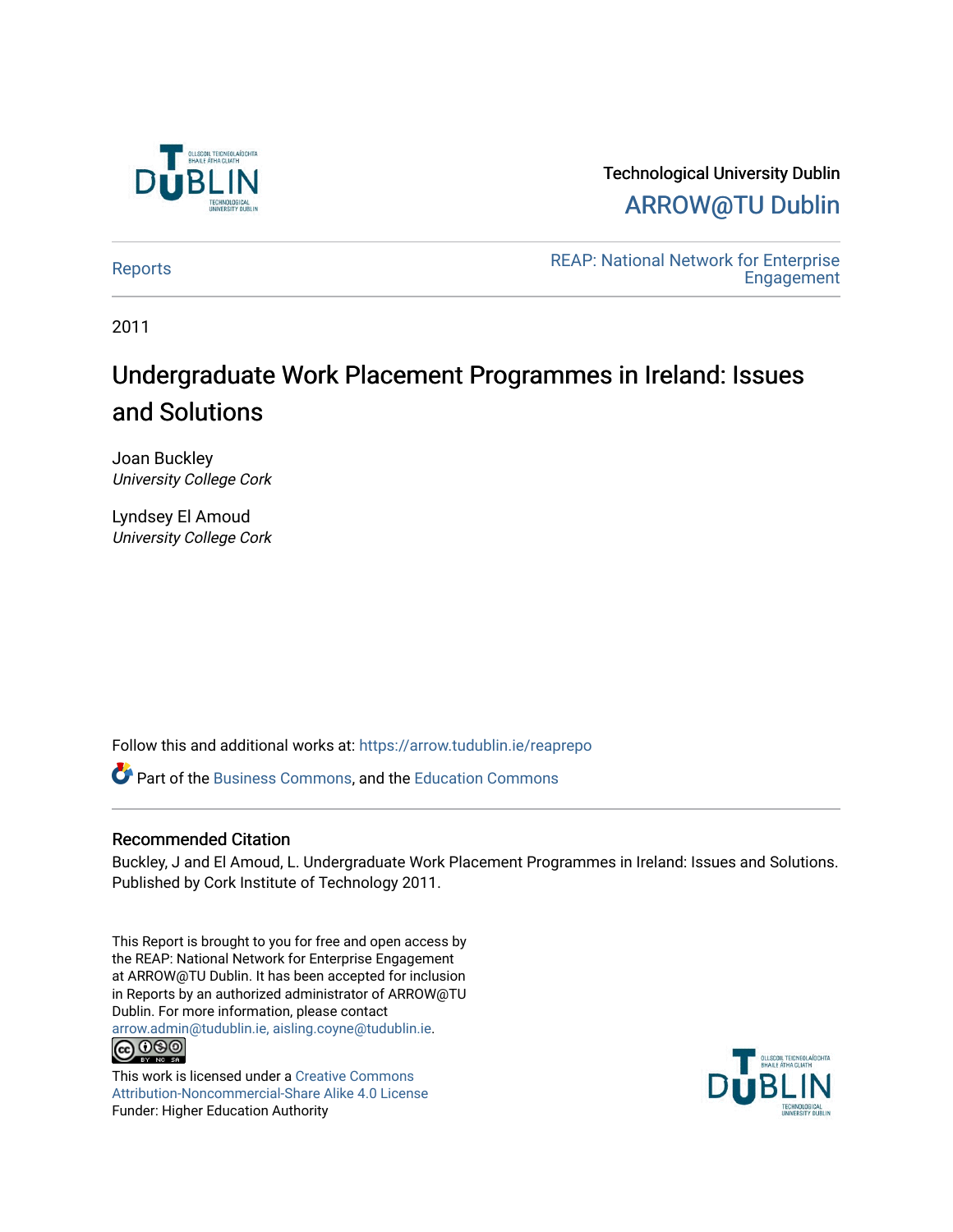# **Undergraduate Work Placement Programmes in Ireland: Issues and Solutions Joan Buckley and Lyndsey El Amoud, University College Cork**

## **Introduction**

Work placement programmes have been incorporated into undergraduate courses in many HEIs around the world for countless decades. For example, in the home institution of this paper's authors, work placement has featured in academic courses since as far back as the mid-nineteenth century when medical teaching commenced in that particular university. Although initially work placement was largely confined to the realm of clinical courses such as medicine and nursing in many HEIs, more recently it has been extended across most academic disciplines. This development is partly due to the increasing focus on personal transferable skills by universities (Albrecht and Sack 2000). As a result of this renewed focus on student employability, hundreds of thousands of students across the globe - from a wide variety of academic backgrounds - currently take part in work placement programmes as part of their undergraduate education. In the United States, the idea of formalised cooperative education can be traced back to 1906 when Dean Herman Schneider of the University of Cincinnati (UC) founded the first cooperative education programme for engineering students in an effort to extend student learning beyond the classroom.<sup>1</sup> More than a century later, in the US there are approximately six hundred co-op programmes with 241,000 students participating in them annually (University of Cincinnati). In Canada, the concept of cooperative education was launched in 1957 in the institutional predecessor to the University of Waterloo. Today, the Canadian Association for Cooperative Education represents more than eighty Canadian HEIs with over eighty thousand co-op students in its mission 'to foster and advance post-secondary co-operative education in Canada' (Canadian Association for Cooperative Education). Little (2007) reported that work placement was a very common course component across many European countries with almost 55% of graduates in the eleven countries she studied having participated in a work placement or internship during the course of their undergraduate education.<sup>2</sup> Indeed, as placement programmes have multiplied

1

<sup>&</sup>lt;sup>1</sup> According to the US National Commission for Cooperative Education, cooperative education is defined as 'a structured educational strategy integrating classroom studies with learning through productive work experiences in a field related to a student's academic or career goals.'

<sup>&</sup>lt;sup>2</sup> UK 29%; Italy 21%; Spain 56%; France 72%; Austria 45%; Germany 80%; Netherlands 86%; Finland 79%; Norway 59%; Czech Republic 36%; Switzerland 43%.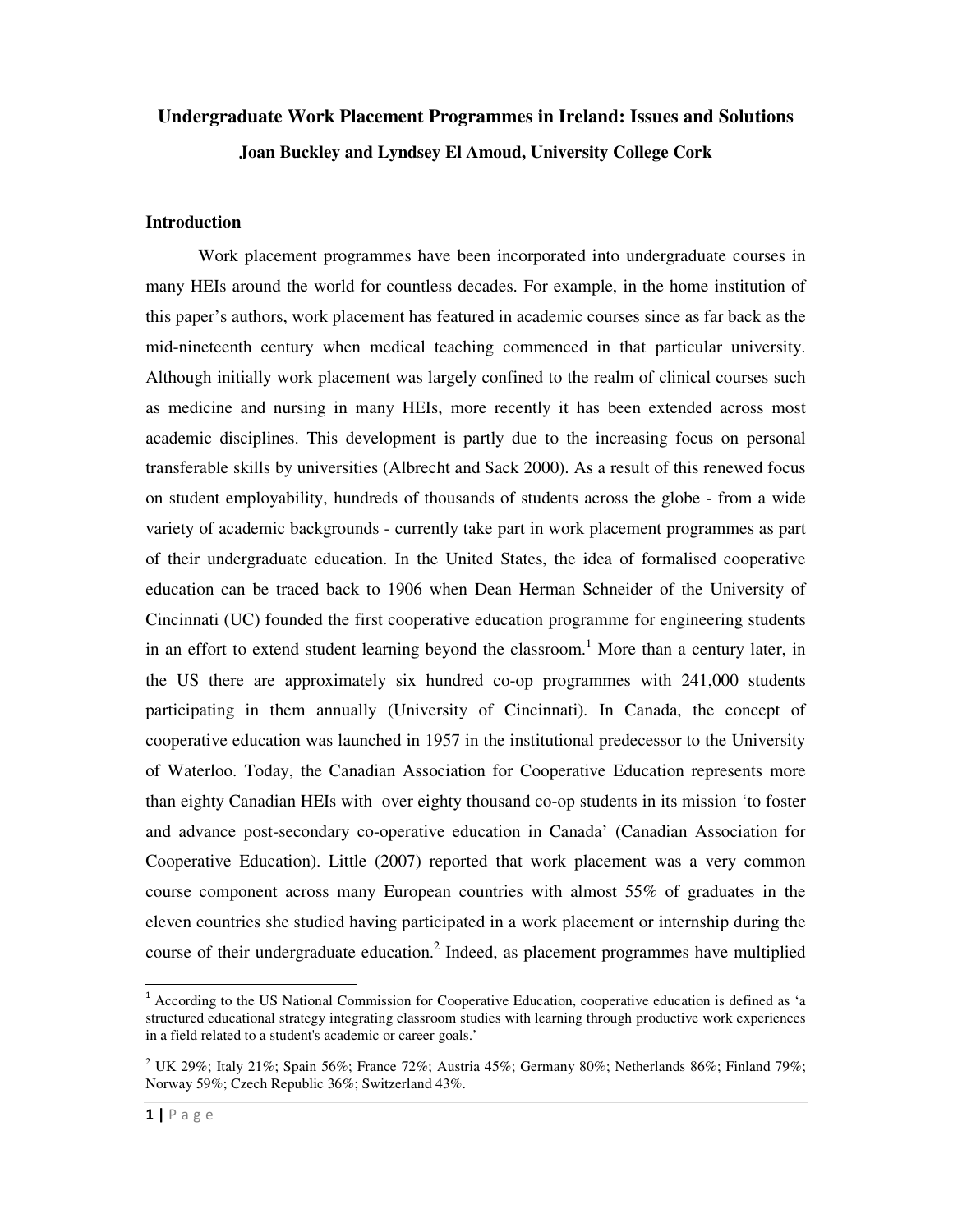in HEIs across the world, so too have they grown in prevalence in Ireland. However, relatively little research has been carried out in this domain, as noted by Paisey and Paisey (2009).

The purpose of this paper then is to address this gap and to explore the state of placement programmes in third level institutes in Ireland in the early twenty-first century. The paper will begin with an overview of the growing need for graduates to acquire improved employability skills, as this has become even more relevant in the current economic downturn. It will also review the existing literature on the benefits of placement for students, employers and higher education institutions. It will then present the results of the first comprehensive survey of placement in Irish HEIs which focused on the scale and scope of work placement programmes in undergraduate courses in Ireland. With more than three hundred courses incorporated into this survey, it is one of the most wide-ranging studies to ever have been conducted in this field. This will present contextual information on the number of third level students involved in placement programmes across the country and the types of courses in Irish HEIs (by level and discipline) which include a work placement element in their core structure. It will also identify the accreditation and assessment methods employed for such programmes by Irish HEIs.

Following this quantitative contextual information, this paper will present the results of two large-scale consultations with academic and administrative staff engaged in placement programmes across the Irish HEI sector. The key issues relating to placement as perceived by those engaged in placing students will be presented along with their suggestions for resolving problems. The final section of the paper will present our conclusions and recommendations for practice and further research.

#### **The Need for Improved Employability Skills**

 For more than a decade, the European Union has been working - through the Bologna Process - toward the creation of a European Higher Education Area (EHEA), with increased graduate employability being one of the main goals to be achieved as part of this process. According to the Bologna Follow-up Group, 'the role of higher education in this context is to equip students with skills and attributes (knowledge, attitudes and behaviours) that individuals need in the workplace and that employers require ... At the end of a course, students will thus have an in-depth knowledge of their subject as well as generic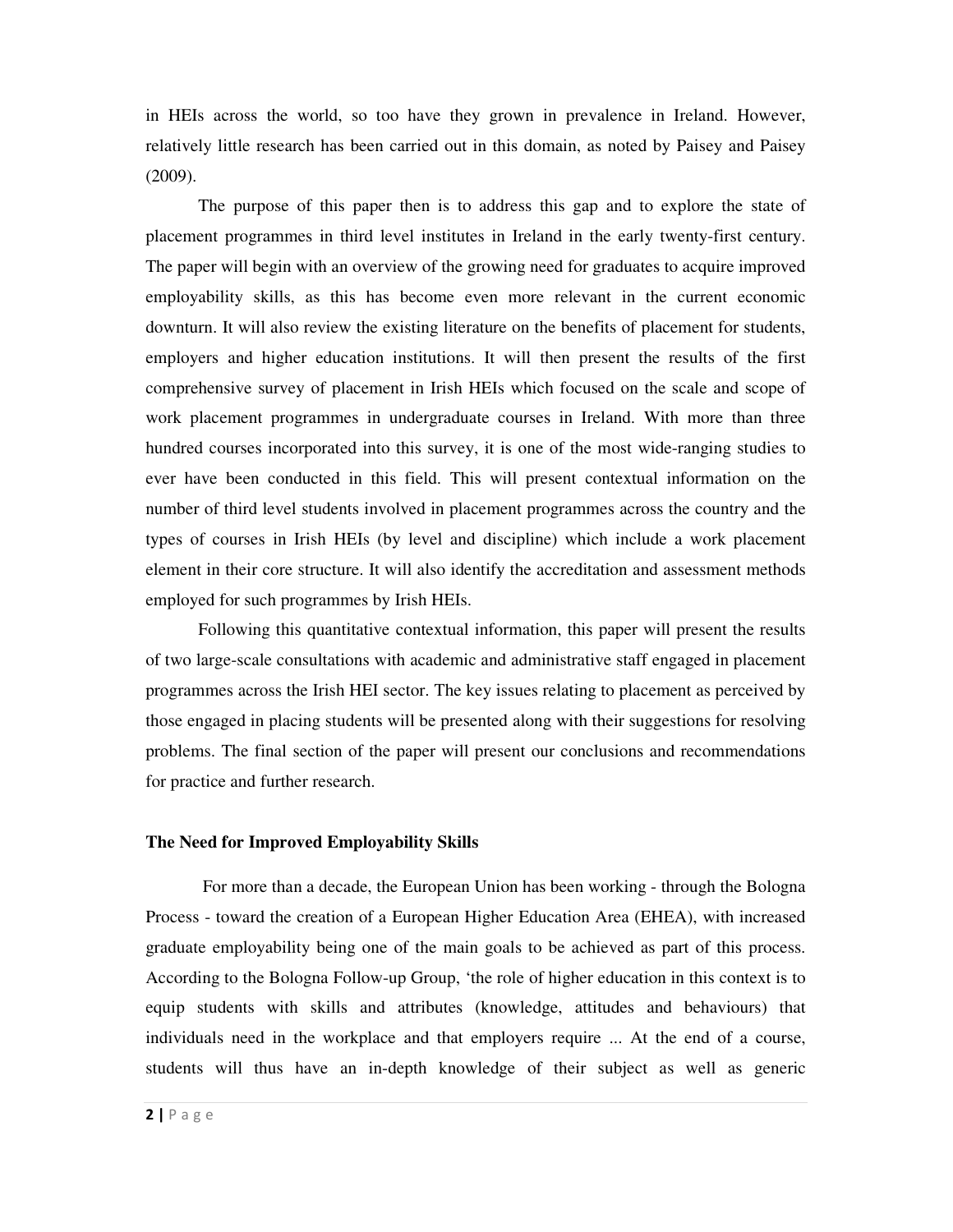employability skills' (Bologna Process). The need for improved employability skills is also highlighted in recent research conducted by the Confederation of British Industry (CBI), whereby its 2009 survey on education and skills<sup>3</sup> reported that 78 per cent of respondents said employability skills were one of the most important factors when recruiting graduates (CBI 2009: 11). When the same survey asked employers what areas universities should prioritise over the coming years, 82 per cent chose 'improving students' employability skills', suggesting this should be a key focus for universities (CBI 2009: 7). Indeed, according to Richard Lambert, Director General of the CBI,

The recession – and the resulting increase in competition for jobs – throws into sharper focus the imperative for graduates to have the attributes to succeed in the workplace. In addition to acquiring the strong academic and technical knowledge required for many roles, our graduates and postgraduates also need the employability skills and positive attitude that employers value in every new recruit (CBI 2009:2).

The types of generic skills falling under the broad umbrella term of *employability* vary slightly in the literature on this theme, but there is generally some common ground. For example, the UK Commission for Employment and Skills (2009) identifies 'teamworking, communication, active listing, an interest in learning, problem solving, numeracy, literacy and taking criticism as the employability competences which make the difference between being good at a subject and being good at a job' (Hall, Higson and Bullivant 2009: 5). The collaborative MISLEM project which involved partner HEIs from five European countries identified a framework of eight generic 'soft' competences which are considered to be important to employers when assessing the employability of graduates, namely communication skills; team-working and relationship building skills; self and time management skills; ability to see the bigger picture; influencing and persuading abilities; problem-solving abilities; leadership abilities; and presentation skills (Andrews and Higson 2007 cited in Hall, Higson and Bullivant 2009: 5/6). Research carried out in 2001 by the Business Council of Australia (BCA) and the Australian Chamber of Commerce and Industry (ACCI) also identified eight key employability skills: communication; teamwork; problem solving; self-management; planning and organising; technology; life-long learning; initiative and enterprise skills (Precision Consultancy 2007: 10). However, perhaps the most comprehensive list of transferable skills was provided by the Tuning Project which was set up in 2000 with the aim of linking the political objectives of the Bologna Process to the higher educational sector in Europe. It has highlighted the fact that 'time and attention should be

 $\overline{a}$ 

<sup>&</sup>lt;sup>3</sup> This survey was responded to by 581 employers, who collectively employ over 2.5 million people in Britain.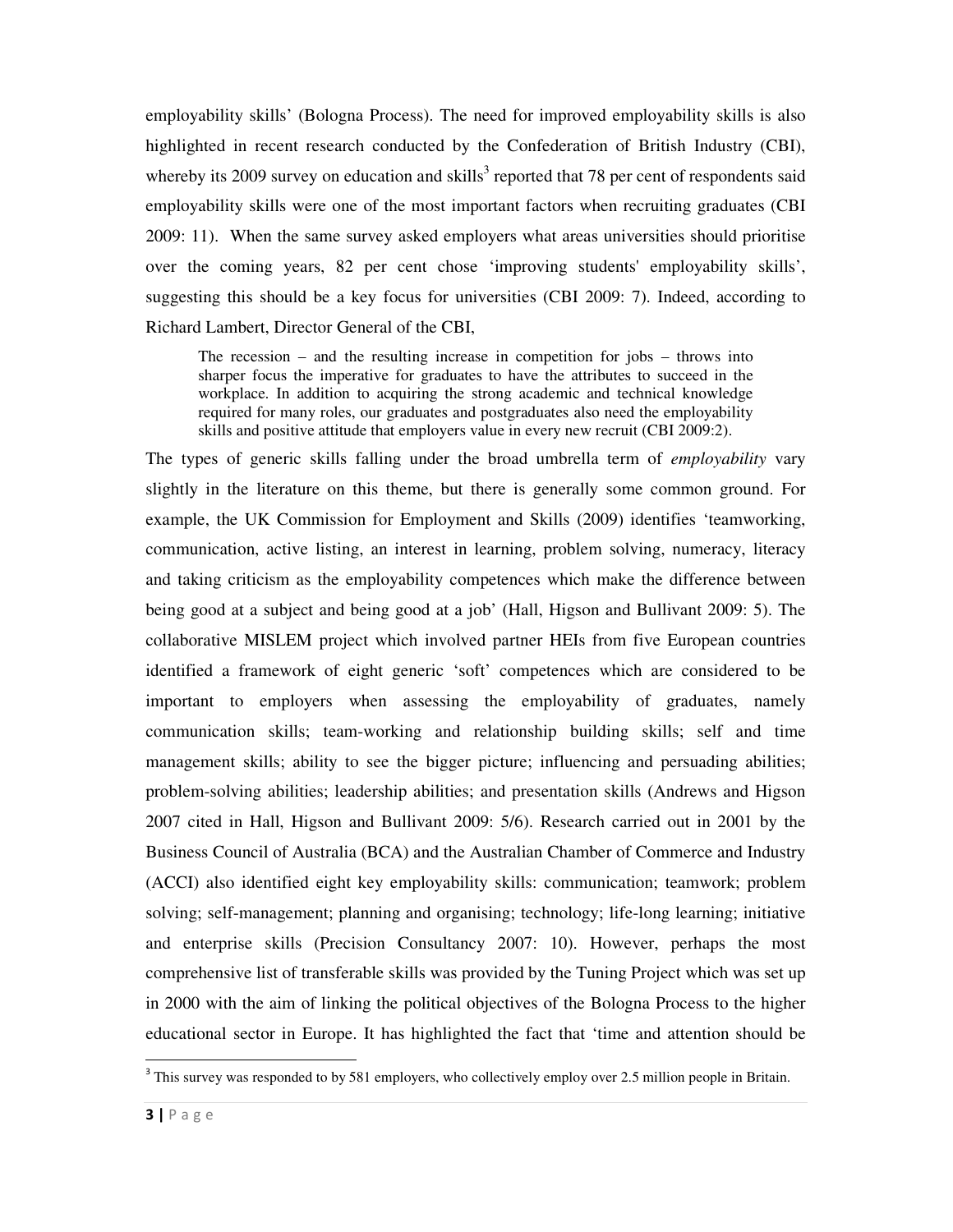devoted to the development of generic competences or transferable skills' and it identifies thirty key skills in this context.<sup>4</sup> The Tuning Project skills list includes and expands on the skills identified by other projects/papers and add additional skills in the area of internationalisation – both language capacity-related and cultural skills.

Since this focus on employability has increased over the past decade, numerous groups and commentators have examined ways of integrating the development of employability skills into undergraduate curricula. One of the key ways of doing this that has surfaced in the literature on this topic is the expansion of work placement programmes. Indeed, in late 2008, the Bologna Working Group on Employability presented their update to the Bologna Seminar in Luxembourg which clearly stated that 'higher education institutions and employers need to work together to identify ways in which courses and programmes of study can offer students the opportunity to develop and define for themselves employability skills', and the group thus suggested that there should be 'an increased focus on providing work placements as part of courses' (Working Group on Employability 2008). Sam Laidlaw, Chairman of the CBI Higher Education Task Force, concurs with this assessment, stating,

The importance of employability skills is now greater than ever in the current economic climate. Work placements are one way of providing a means by which these skills can be attained. …. In order to be well prepared for the upturn, we need to ensure that we are producing graduates with higher level skills and the employability skills which employers value in order to support the economy and meet the needs of business (CBI 2009:4).

### **Multiple Benefits of Placement**

1

<sup>&</sup>lt;sup>4</sup> Tuning Project skills list: capacity for analysis and synthesis; capacity for applying knowledge in practice; planning and time management; basic general knowledge in the field of study; grounding in basic knowledge of the profession in practice; oral and written communication in your native language; knowledge of a second language; elementary computing skills; research skills; capacity to learn; information management skills; critical and self-critical abilities; capacity to adapt to new situations; capacity for generating new ideas; problem solving; decision-making; teamwork; interpersonal skills; leadership; ability to work in an interdisciplinary team; ability to communicate with non-experts; appreciation of diversity and multiculturality; ability to work in an international context; understanding of cultures and customs of other countries; ability to work autonomously; project design and management; initiative and entrepreneurial spirit; ethical commitment; concern for quality; and will to succeed.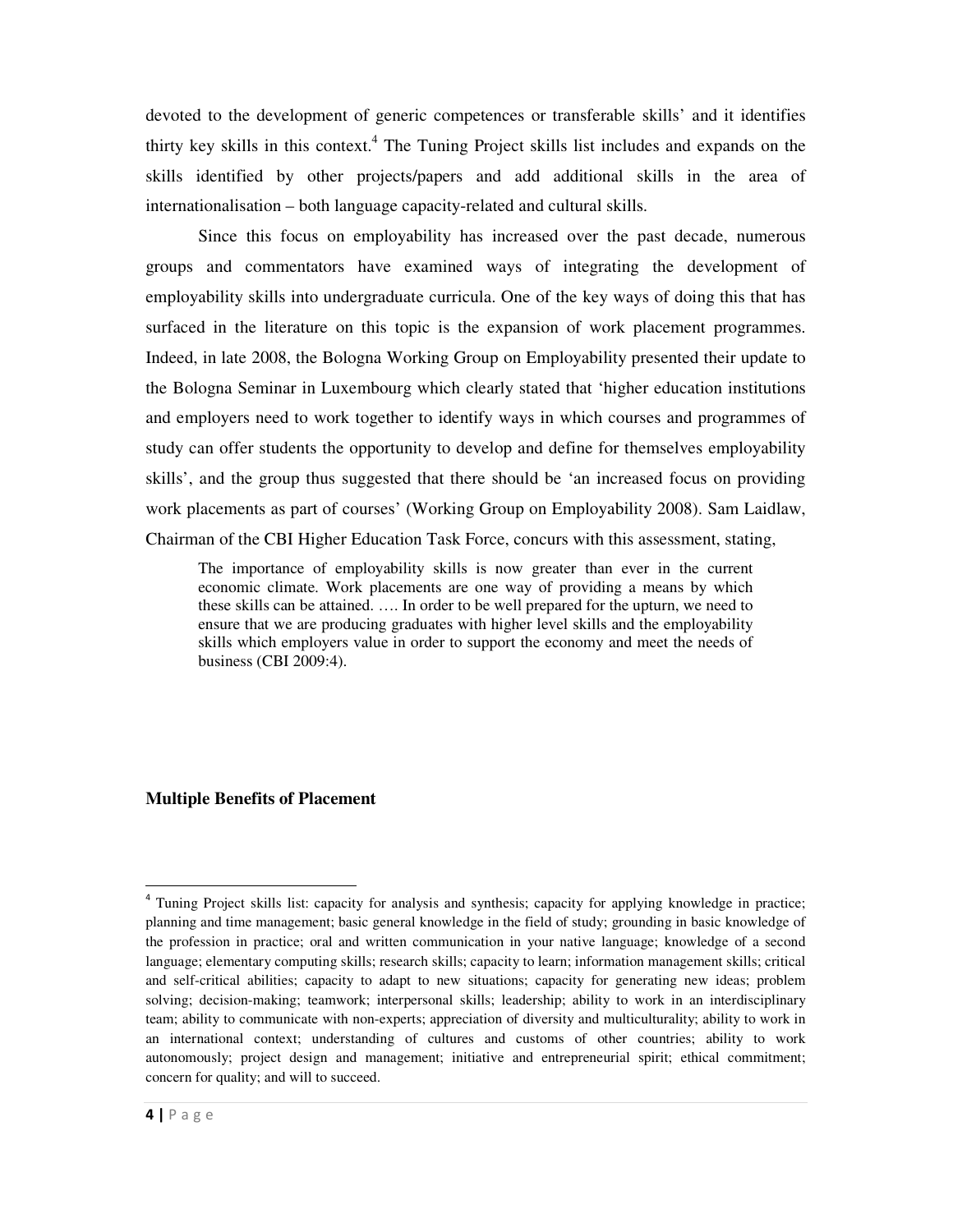As discussed in the previous pages, there has been an increase in emphasis on employability skills as a significant outcome from third-level education. It is generally agreed that placement is beneficial – not alone to students, but to employers and home higher education institutions as well.

#### *Student benefits*

With regard to the students, who are arguably the most important stakeholders in this process, the benefits of participating in work placement programmes are considerable. In terms of the students' learning while on placement, there is a large body of research which highlights the benefits of experiential learning, which according to Toncar and Cudmore (2000:54) 'allows students to become active participants in their own education.' According to Coleman (1976, cited in Toncar and Cudmore 2000:54), 'experiential learning complements classroom learning and such methods not only increase the motivation of the learner but also improve long-term retention of material and lead to a greater sense of selfaccomplishment.' Parilla and Hesser (1998, cited in Toncar and Cudmore 2000:54) argue that this form of learning 'enables students to comprehend previously learned material in new and different ways, thereby enriching previously learned lessons and grounding them in reality.' Fundamentally, experiential learning gives students the opportunity to integrate theory and practise in their chosen field by bringing their classroom learning into the real world. This experience then allows them to gain a deeper understanding of their academic work which in turn can improve their academic performance upon their return to the classroom.

There is mounting empirical evidence that suggests that placement students perform better academically than non-placement students (Lucas and Tan 2007). For example, in a study of almost 200 students from the University of the West of England, Surridge (2009: 482) reported that 'students who go on placement achieve significantly better final-year marks - graduate placement students gained 3.6 per cent more than non-placement students ... hence placement can have a major impact making the difference between a first and upper second, upper and lower second.' Mandilaras' (2004) comparative analysis of 124 placement and non-placement students indicated that 'there is a significant positive relationship between placement and academic attainment ... The probability of obtaining a higher degree class is positively affected by the decision of the student to go on professional placement. This result is significant at the 5% level.' This research also reported that 'opting to do the professional placement increases the likelihood of an upper-second-class degree by 30 percentage points. The probability of obtaining a lower second is also lower for a student who has been on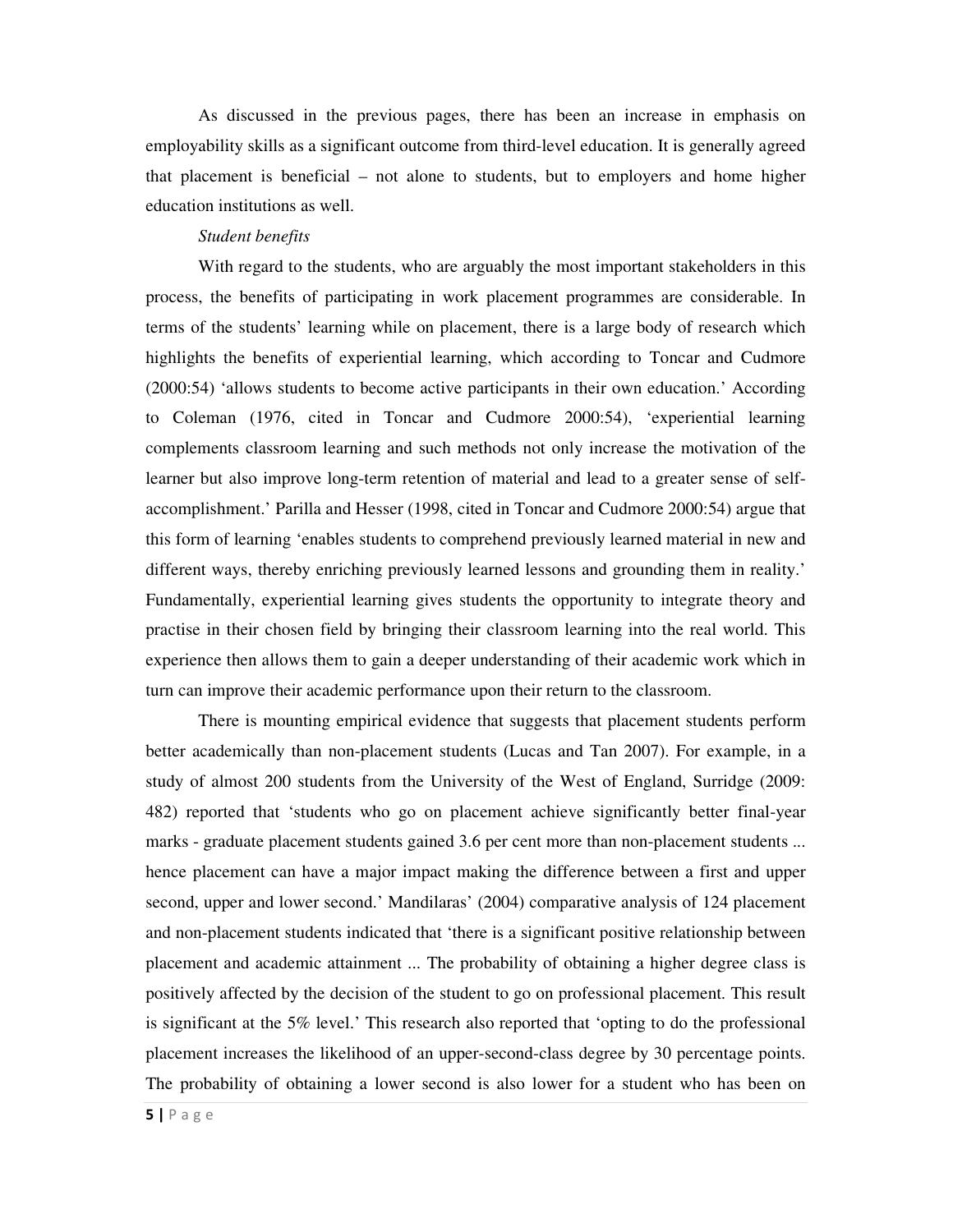industrial placement (69% for a non-placement student compared to 39% for a placement student).' Gomez, Lush and Clements (2004: 378) concluded that 'students taking a sandwich placement exhibit improved academic performance in their final year – on average, placement students will gain an advantage of nearly 4%.'

Research has also been conducted on the importance of skills acquisition for placement students. An Australian survey found that 'a high percentage (82.5%) of graduates recognized the opportunities offered during work placement for skills development' (Crebert et al 2004:155). The study also reported 'a correlation between the graduates' experience of work placement and the relative ease with which they made the transition from university to employment ... [as] there was a strong perception (74.2%) that the skills developed during work placement had made a significant contribution to the graduates' subsequent career advancement' (Crebert et al 2004:156).

Indeed, in terms of career success, research from the US suggests that students who completed internships during their undergraduate degree programme fared better in the world of work upon graduation than non-intern graduates. Reasons for this include interns having a greater sense of career direction as they had the opportunity to test drive a career during their internships, they gained exposure to corporate culture and work habits, and they developed valuable personal and professional networking contacts (Toncar and Cudrmore 2000:59). Gault, Redington and Schlager (2000:50) recounted how interns reported receiving greater entry-level compensation than non-interns, with starting salaries averaging 9.23% higher than non-interns, while the length of time it took interns to obtain their first job was also significantly shorter than for non-interns.

Work placement also impacts on students' personal development and growth. They often develop more self-confidence and self-awareness as a result of their experiences which can then bring about a renewed sense of maturity and responsibility. They learn to see the world in new ways and can become more open-minded and compassionate. Their experience in the workplace may cement their career aspirations and bring about a new sense of ambition, commitment and purpose (Toncar and Cudmore 2000; Duignan 2003; Gomez, Lush and Clements 2004; Bennett et al 2008; Gibson and Busby 2009.) Thus it can be concluded that work placement offers students significant benefits in terms of their academic performance, employability and overall personal development which all contribute to increasing their labour-market value.

*Employer benefits*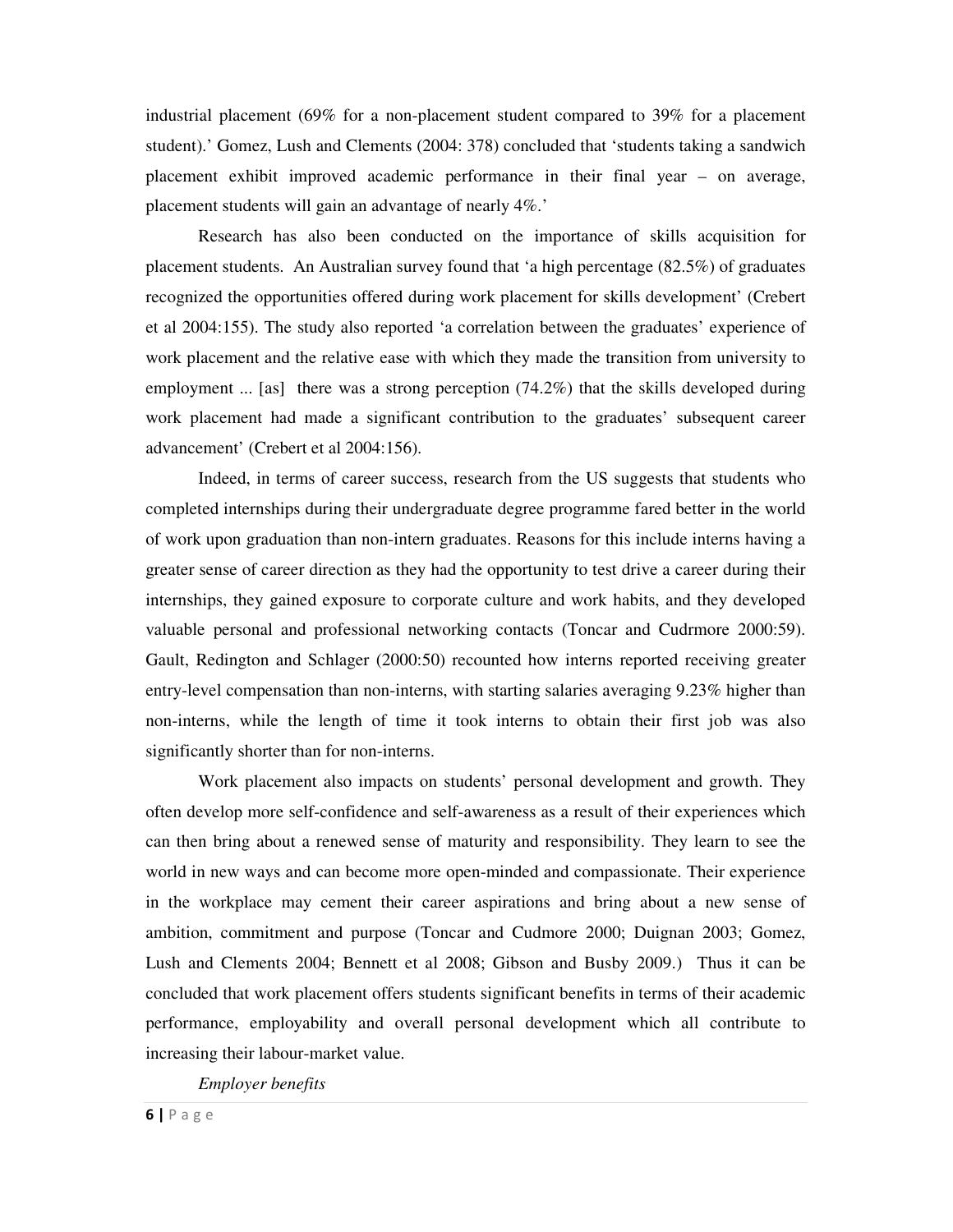There are also a number of important benefits to be reaped by employers who engage in work placement programmes. Work placement offers employers the opportunity to assess potential employees before awarding them longer-term contracts which can prove to be a very cost effective recruitment strategy. As Gault, Redington and Schlager (2000: 52) outline, such programmes can provide employers with 'a known pool of high-quality employees at a significant savings in recruitment costs'. Employers can then gain from hiring from this pool because the graduates they take on should possess more realistic expectations of employment situations (Arnold et al 1999 cited in Bennett et al 2008), be less likely to experience entry or reality shock on starting a full-time job (Callanan and Benzing 2004 cited in Bennett et al 2008), require less training (Leslie and Richardson 2000 cited in Bennett et al 2008), and be more ambitious (Callanan and Benzing 2004 cited in Bennett et al 2008) and motivated (Leslie and Richardson 2000 cited in Bennett et al 2008). According to Beard (2007:208), employers have also reported 'lower turnover rates for college hires who have participated in an internship or cooperative education assignment in contrast to college hires who have not completed these experiential learning activities.' It is therefore not surprising that in a recent survey of 169 employers, 67 per cent of respondents stated that 'in general, they preferred to recruit graduates whose vocational degree programmes had included work placements' (Bennett et al 2008:113). Another UK survey of industry placement partners revealed that 69 per cent of placement students were offered graduate jobs, 80 per cent of employers recruited placement students with the primary aim of attracting them back to permanent jobs, and 40 per cent of annual graduate intake from these employers consisted of former placement students (University of Manchester and UMIST 2004 cited in ASET). A similar study carried out by the National Association of Colleges and Employers (2010), which surveyed 235 employers from twenty industries across the US, reported that 83 per cent of respondents cited the aim 'to feed their full-time hiring programme' as the primary focus of their internship program, while nearly 80 per cent identified this as the primary focus of their coop program. Of the students hired by these employers from the graduating class of 2009, 44.6 per cent came from employers' internship programs and 34.9 per cent came from their co-op programs (National Association of Colleges and Employers 2010).

Employers can also benefit from the input of fresh ideas and innovations from motivated students. According to ASET, 'employers can benefit from an enthusiastic staff member, fresh from two years undergraduate study, who can often be targeted at specific short to medium term projects. The student comes equipped with specific skills as well as an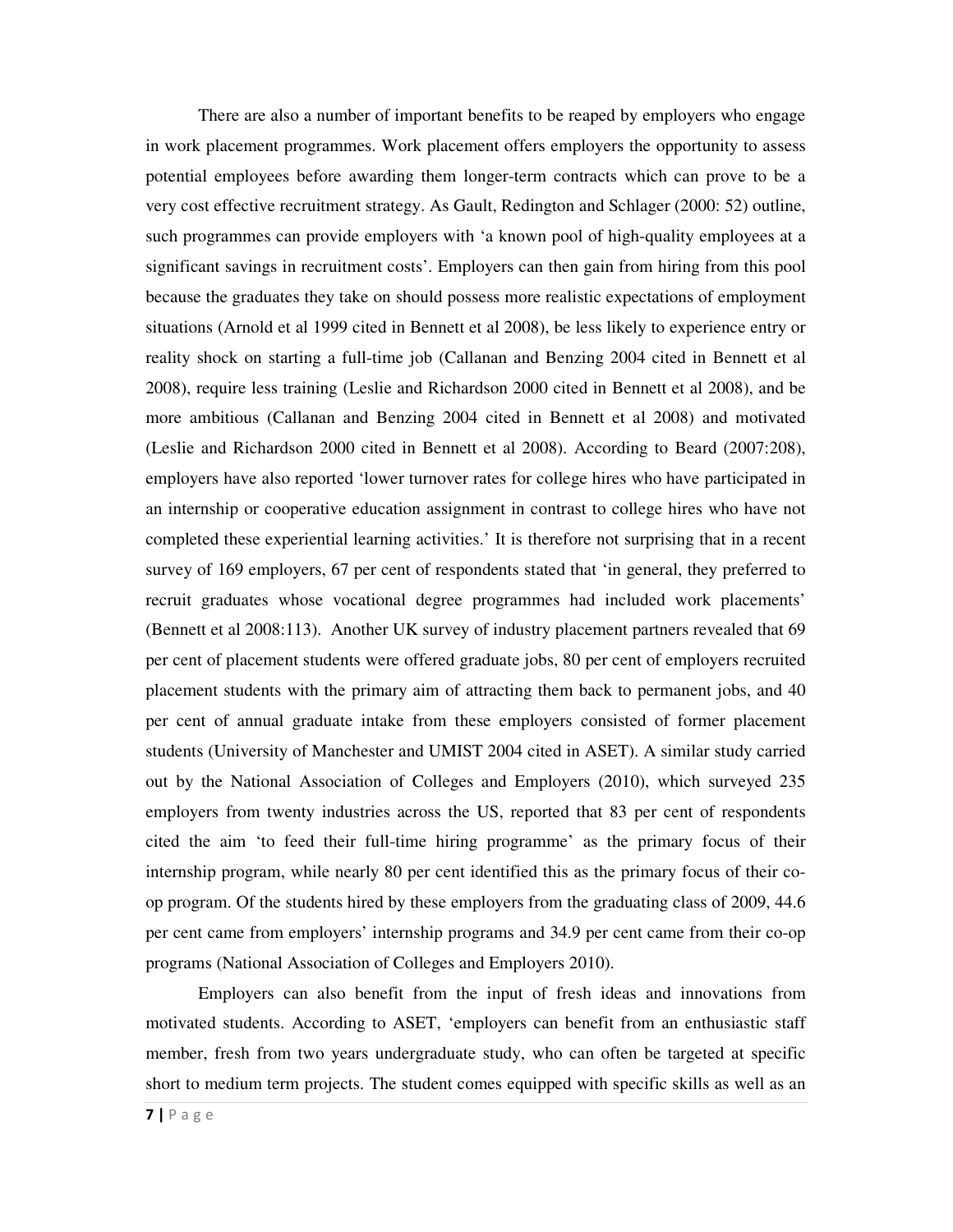up-to-date overview of the industry's developments and should become fully productive at an early stage.' A 2002 study carried out by a New Zealand HEI with its industry partners concluded that '90 per cent of those surveyed cited energy and enthusiasm alongside a new perspective offered by the student joining their organization as the major benefit' of participating in work placement programmes (Ferkins 2002:32). Employers can then utilise these enthusiastic students to address short-term company needs such as covering staff leave, helping out at busy periods or carrying out work which may be too time-consuming for their own staff to complete, all of which can improve their companies' productivity. This theme was highlighted in Ferkins' (2002:32) study of New Zealand employers who considered 'the accomplishment of important projects undertaken by the student that may not otherwise have been completed ... [as] "value-added" work for the organization.'

Finally, engaging in work placement programmes affords industry the opportunity to live up to its corporate social responsibility. The majority of organizations studied by Ferkins (2002:32) 'emphasized the "feel-good" factor in being able to "give something back"'. This in turn can generate goodwill within the academic community which can lead to further collaboration between industry and academia. This can help industry develop an 'increased awareness of current academic developments in the particular discipline', while also having the opportunity 'to make a positive contribution towards the provision of a high quality work force for the future ... [through making] known to the academic community views and requirements regarding higher education' (ASET).

#### *Benefits for Higher Education Institutions*

The other stakeholder in the work placement process is the HEI involved, as placement programmes also offer significant benefits to the academic community. Firstly, placement greatly contributes to the overall education and employability of students which is one of the ultimate goals of higher education. A work placement can inculcate new employability skills and reinforce the application of vocational techniques learned in the classroom (Gault, Redington, and Schlager 2000 cited in Bennett et al 2006:106). As mentioned previously, placements can also improve the academic performance, overall degree attainment and career success of students which in turn reflects well on their host institutions and may contribute to building the reputation of its courses and increase its attractiveness for potential applicants.

Through placement, HEIs have the benefit of testing their course material and ensuring that what they are teaching students is relevant to industry. As McGinn (1999:95)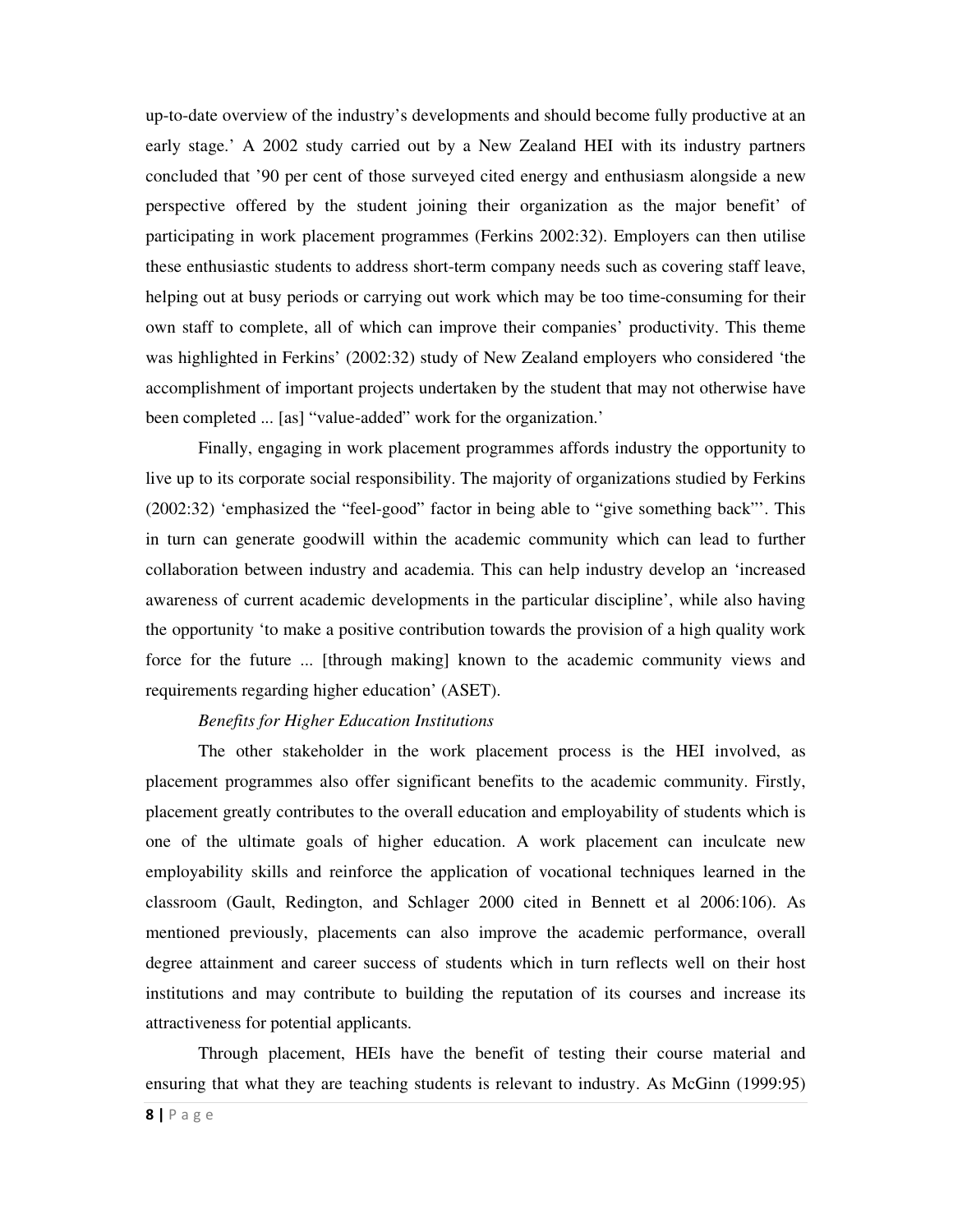highlights, placements also provide 'the university sector with an important feedback system of channelling education needs into the design and adaptation of course curricula and structures.' Such associations with industry should help ensure that curricula reflect the dynamics of the marketplace and the combination of knowledge and skills that will be expected of graduates in the 'real' business world (St. Armant 2003: 235 cited in Bennett et al 2006:106). This then helps 'academic institutions provide graduates with the qualities that employers have informed that they require' (ASET).

HEIs can also benefit from improved collaboration with industry as a result of placement programmes. For instance, work placements afford academics the opportunity to maintain contact with 'real world' developments and new technological innovations so that they can remain abreast of what is happening in their field. According to Gault, Redington and Schlager (2000:52), internship programmes also 'offer tremendous potential for improving the relationship between the university and the business community. Training and other business partnerships forged between universities and employers may serve as a catalyst for garnering new sources of external funding.' Indeed, there are numerous possible collaborations that can grow from placement partnerships between industry and academia.

#### **Irish Work Placement Survey**

While work placement has long since been incorporated into many undergraduate programmes in Ireland, there is a significant lack of research in this area. In an effort to quantify the level of undergraduate work placement programmes in Irish HEIs, this paper reports on the first comprehensive national survey on undergraduate work placements which was carried out over a period of several months between late 2009 and early 2010. At the outset a decision was taken to exclude clinical courses which included placement since in many cases the placement element of the programmes is a mandatory requirement by accrediting bodies (and thus not an elective pedagogy) and also the employer relationship is significantly different. The exclusion of the clinical placements means that the figures presented here are representative of all non-clinical HEI programmes in the Republic of Ireland.

The design of this project was relatively simple. The first step was to examine the online course catalogues of all of Ireland's HEIs in order to compile a list of undergraduate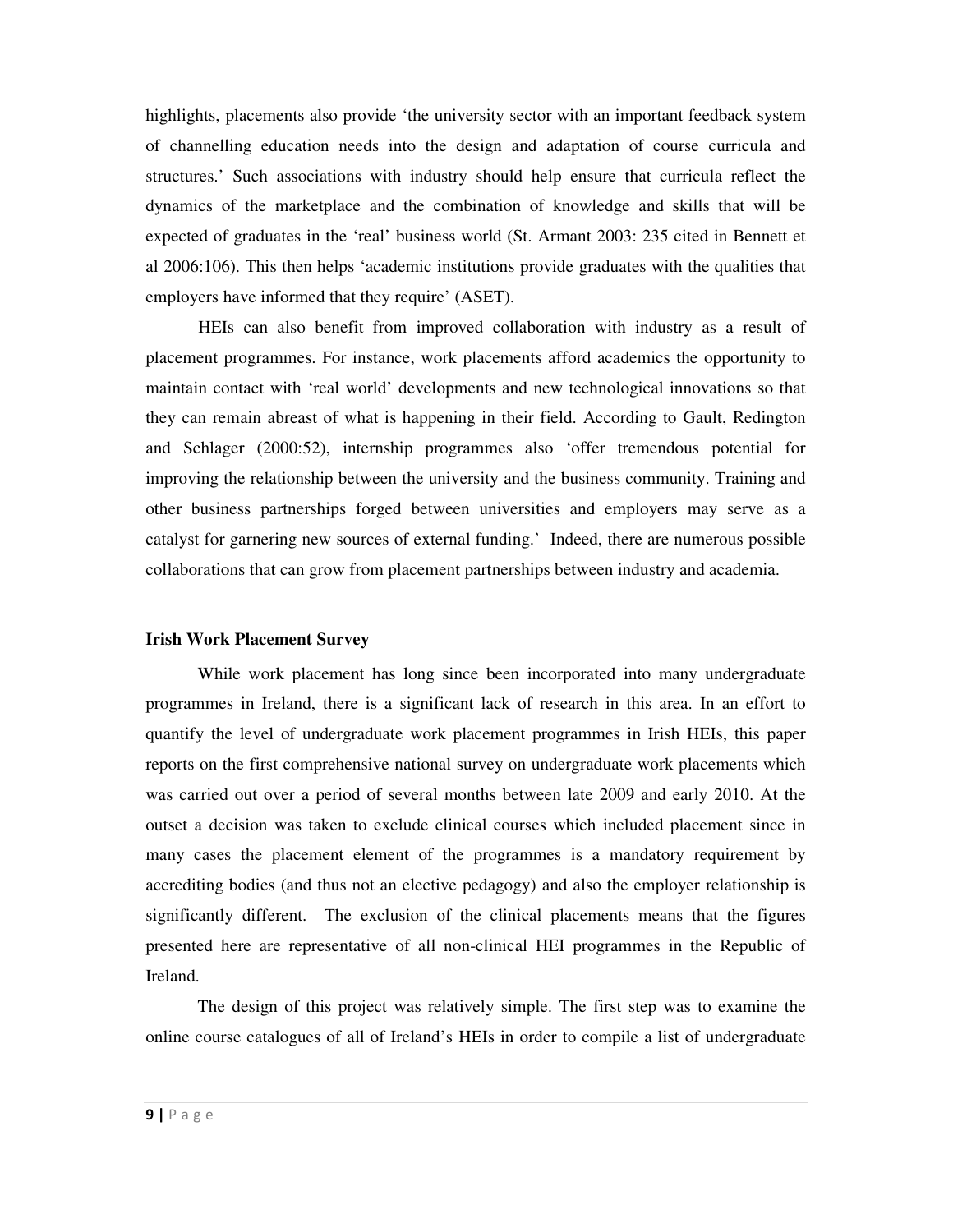courses which included work placement.<sup>5</sup> A short survey was sent out to the placement or course coordinator for each of the courses identified. This survey comprised of seven questions as follows:

- 1. Approximately how many students per year complete work placement as part of this course?
- 2. Is placement a compulsory or optional element of this course?
- 3. How long are students on placement?
- 4. In what year of the course does placement take place?
- 5. Are placements generally paid or unpaid?
- 6. How many credits are awarded to the placement module?
- 7. How are placements assessed?

This data was then collated and analysed. The remainder of this section of the paper will present the results obtained from this research, which include: the number of courses in Irish HEIs which include a work placement element; the number of undergraduate students at Irish HEIs involved in work placement; and the design of work placement programmes in Irish HEIs.

411 courses were identified which include a work placement element from 23 HEIs around the country. Figure 1 overleaf details the spread of these 411 courses across the 23 HEIs. As this graph demonstrates, there is a huge variance between the HEIs in the amount of programmes which include work placements. It is important, however, to remember that this profile is not entirely representative due to the exclusion of clinical placements. If such placements were to be included, UCC's figures, for example, would be extended by an extra seven courses to include programmes such as medicine, dentistry, nursing, etc. The profile presented in this graph is also likely to change over the next few years, as several institutions, including for example UCC, have made the expansion of work placement in their undergraduate programmes a priority in their current strategic plans.



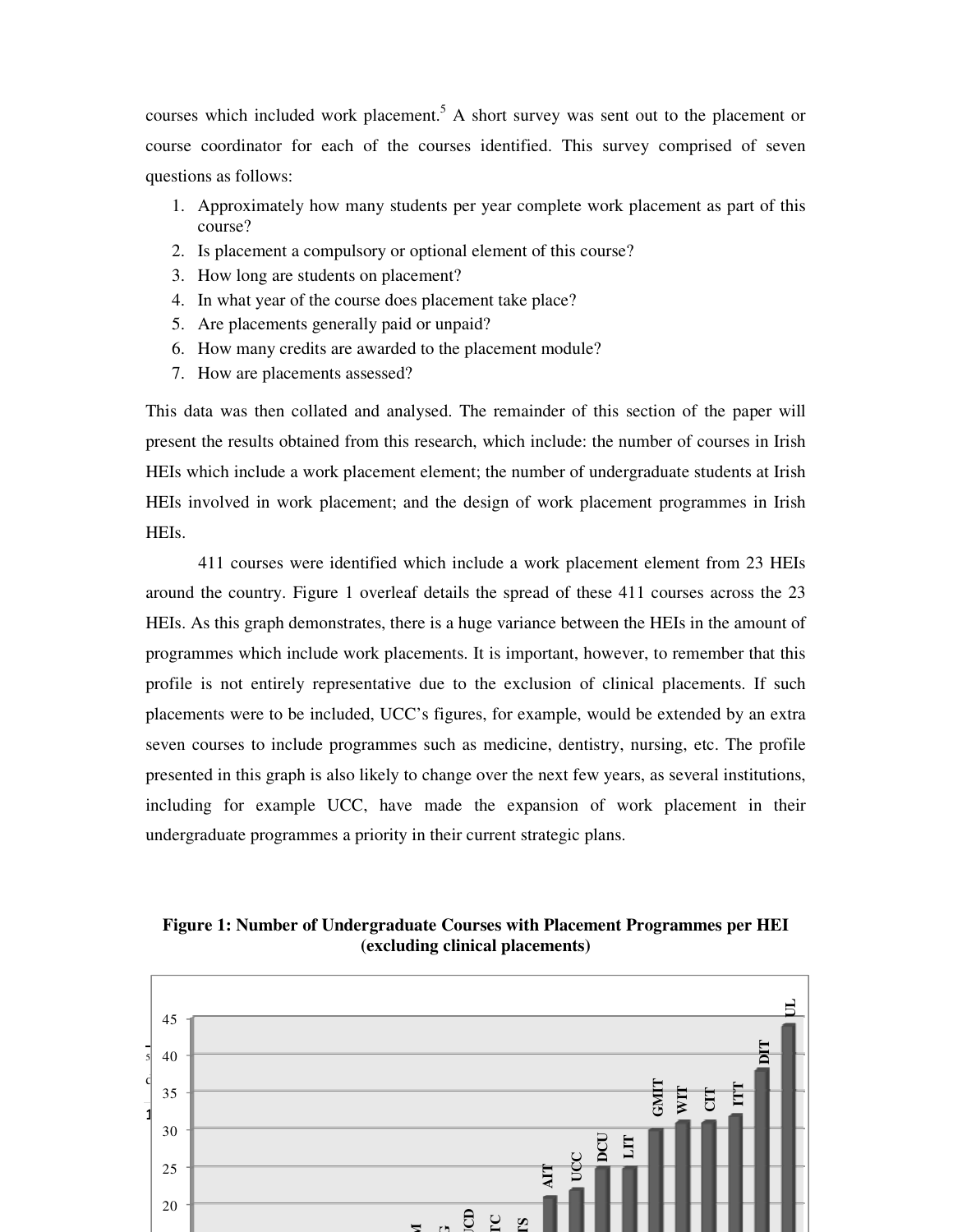When the courses in the graph above are broken down further by course type, of the 411 courses identified 68 per cent are Level 8 Honours Degrees, 25 per cent are Level 7 Ordinary Degrees, and just 7 per cent involve Higher Certificate courses. In terms of academic disciplines, figure 2 overleaf depicts the spread of these 411 courses per discipline. As this graph shows, placement appears to be most common in Science and Computing programmes with almost 37 per cent of the courses identified falling within this discipline. Placement is also popular in Business related courses, as almost a quarter of the courses identified are related to this field. Humanities, Arts and Social Sciences make up approximately 18 per cent of the courses in this study, followed by Construction and Engineering courses which account for roughly 15 per cent. Medicine and Health courses make up only 5 per cent of the courses in this study, but again that is due to the exclusion of courses with clinical placements. If such courses were included, the number of placement programmes in this discipline would be significantly increased. Finally, Law courses only make up 1 per cent of the courses in this research.

#### **Figure 2: Placement Programmes per Discipline**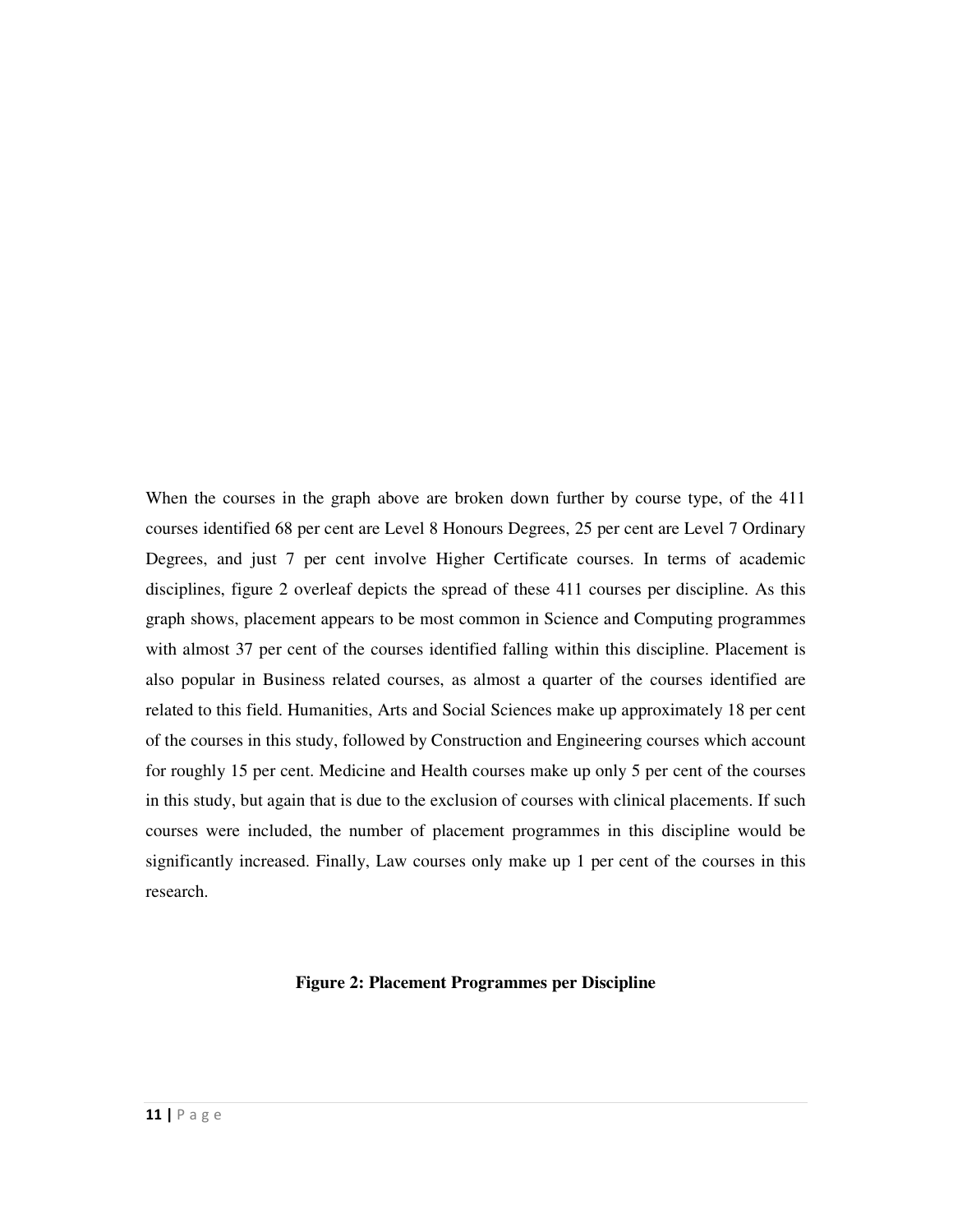

The remainder of the results presented here are based on the survey responses received by the research team which amounted to 319 responses from 21 HEIs, equating to a 78 per cent survey response rate overall. According to these responses, 10,577 undergraduate students from Irish HEIs go on placement on an annual basis. This number represents close to 10 per cent of the overall undergraduate student body enrolled in Irish HEIs which the HEA calculated as being 124,990 for the 2008/2009 academic year. However, it is important to acknowledge that as this figure is missing statistics from over ninety courses from which a response to the placement survey was not received, as well as courses which include clinical placements which were not incorporated here, it somewhat under-reports the true extent of work placement in Irish HEIs. Thus, with such a large number of students seeking placement on an annual basis, it is not surprising that the placement field has become a lot more competitive, especially in the current economic climate where companies who may previously have taken students on placement may just not be in a position to do so now. In terms of the number of undergraduate students per HEI who take part in work placement programmes, figure 3 overleaf presents the current picture according to the survey responses received, so it is reasonable to expect the shape of this graph to change somewhat if all 411 of the courses identified in this research provided survey responses.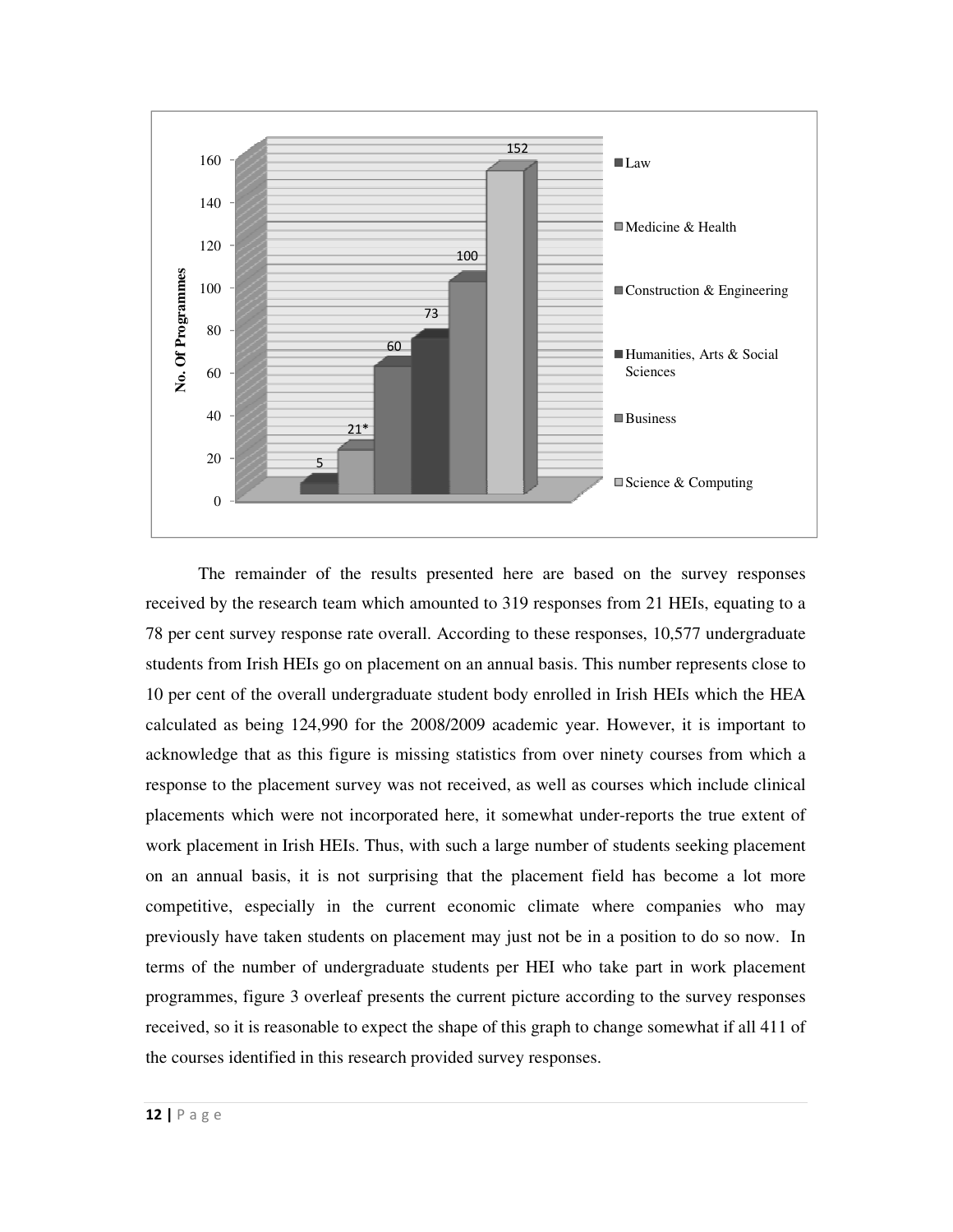

**Figure 3: Number of Undergraduate Students on Placement Programmes per HEI** 

It is again important to remember that students on clinical placements are not included in these figures, so that would also change this graph if they were included. For example, UCC's number of students on placement would raise dramatically from just over 1,000 students to almost 3,000 students. As the graph stands however, there is once again great variance here between the HEIs with more than half of the institutions on the left hand side of the graph having less than 400 students involved in placement, while on the right hand side, there are several institutions who come close to having 1,000 students or more on placement programmes. When the number of students who partake in placement programmes is broken down by course type, the prominence of placement programmes in Level 8 degrees is once again demonstrated with 79 per cent of students on placement registered at this level. 17 per cent of students on placement are registered on Level 7 programmes, with just 4 per cent registered on Higher Certificate courses. In terms of academic discipline, 28 per cent of the students on placement in these courses are enrolled in the disciplines of Science and Computing; 27 per cent are on Business courses; 24 per cent in Humanities, Arts and Social Studies; 15 per cent in Construction and Engineering; 5 per cent in Medicine and Health (excluding clinical placements); and just 1 per cent in Law.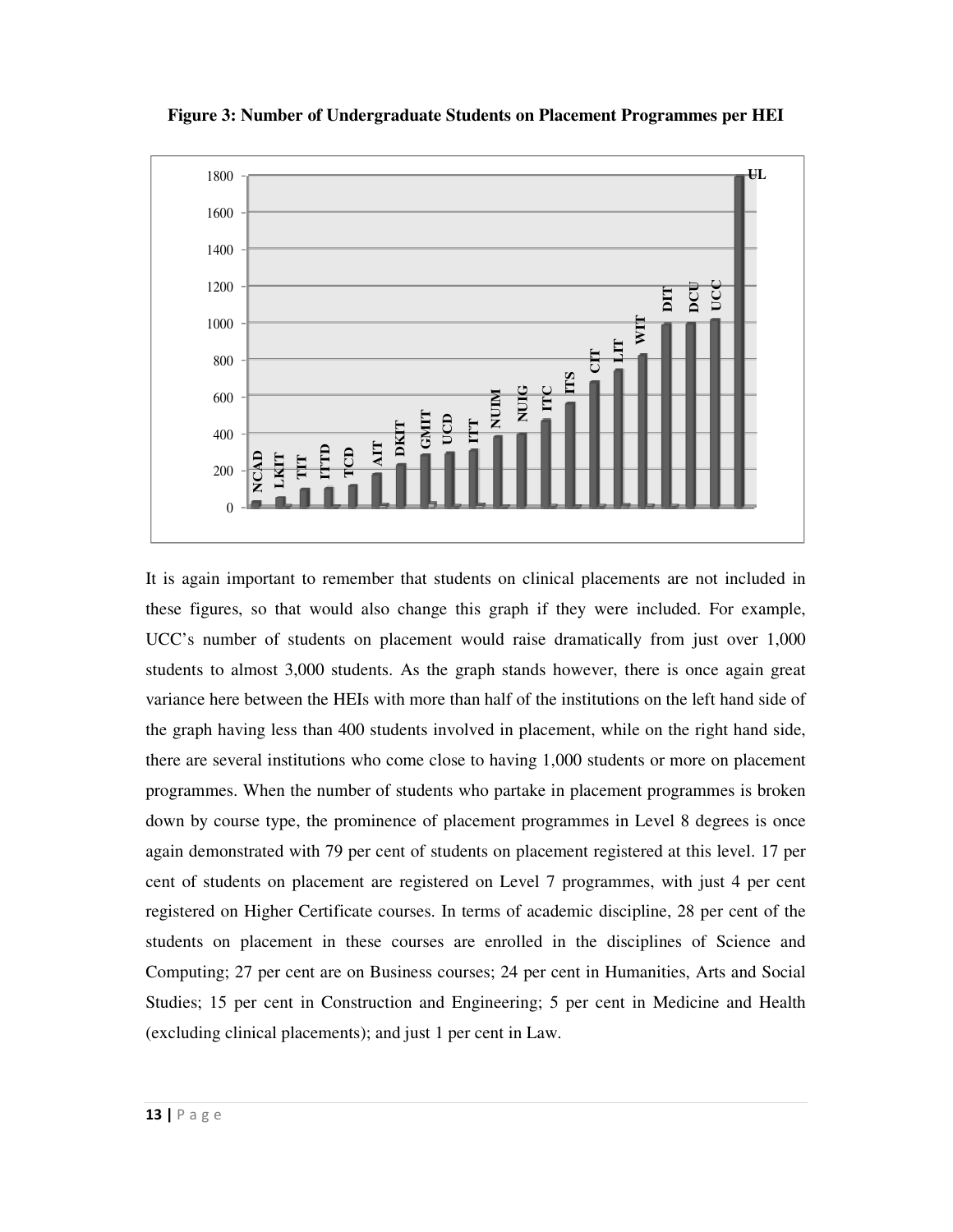In terms of the design of placement programmes, it was discovered from the surveys that almost all placement programmes are compulsory for students on the courses identified in this research. Indeed, only 10 per cent of the courses examined give students the option of undertaking a work placement as part of their undergraduate studies. The courses that made placement optional were Level 7 and 8 degree courses and were spread across the disciplines, so there were no discernable trends. With regard to the length of placement programmes, figure 4 below demonstrates that 81 per cent of placements of placements falling within the 3-4 month band and 6 month or longer band. Based on the figures provided here, the average length of work placement for an undergraduate student is 21.5 weeks.



**Figure 4: Length of Placement Programmes** 

In identifying the stage of a course placement takes place in, as can be seen in figure 5 overleaf, 11 per cent of courses had multiple placements; 10 per cent had placement programmes in first year; 21 per cent had placement programmes in second year; 75 per cent had placement programmes in third year; and 8 per cent had placement programmes in fourth year.



**Figure 5: Number of Placement Programmes per Stage of Course**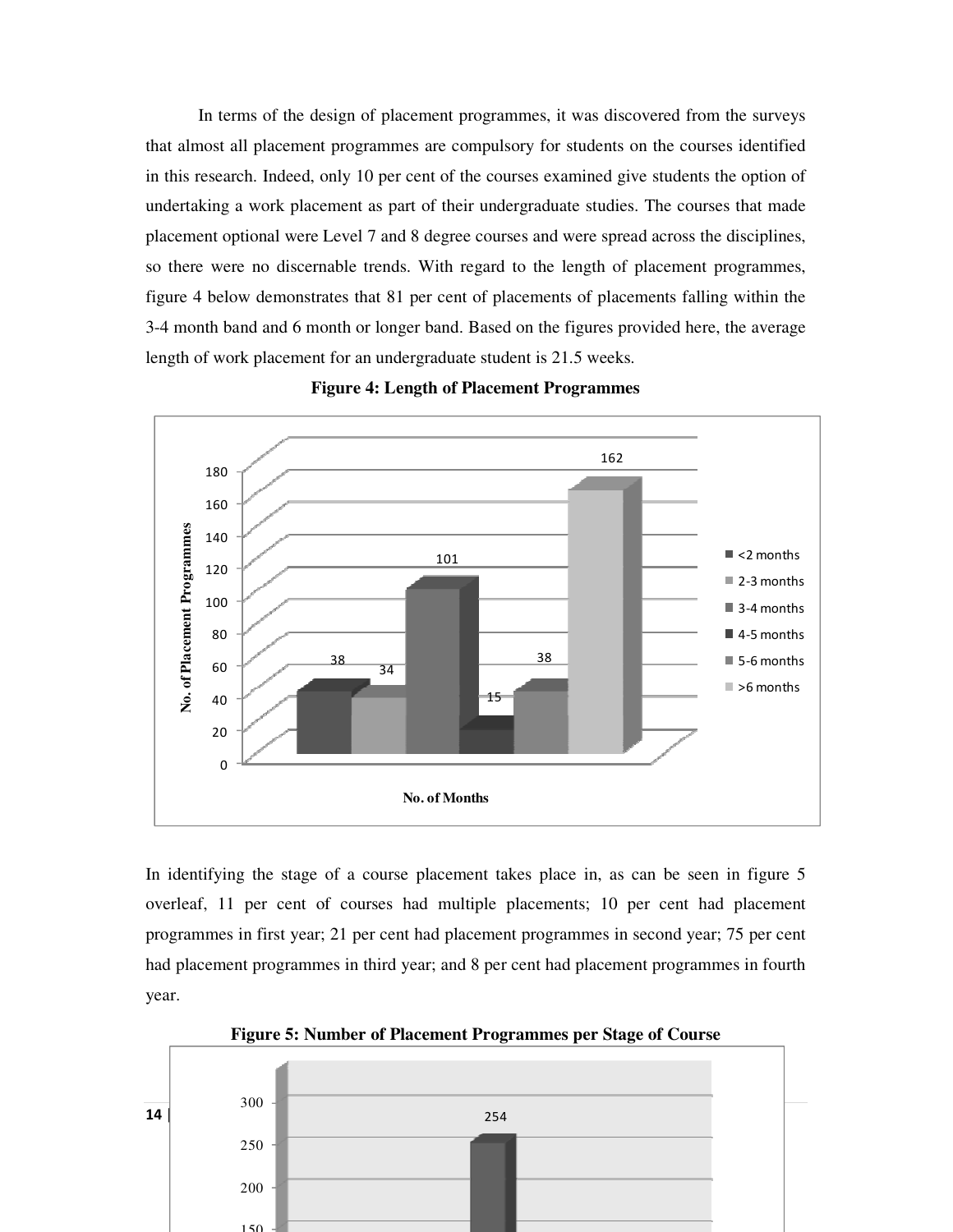In terms of assessment, a wide array of methods is used to assess placement programmes. According to the survey responses received for this research, it is common for a combination of assessment methods to be used, with the most frequently used being site visits, written assessment and employer feedback as can be seen in figure 6 overleaf.



**Figure 6: Methods of Assessment of Placement Programmes per Course** 

15 | P a g e With regard to accreditation, the majority of placement programmes examined in this research are awarded 30 or more ECTS with the average number of ECTS awarded per placement being 20. When the number of credits awarded is examined in terms of the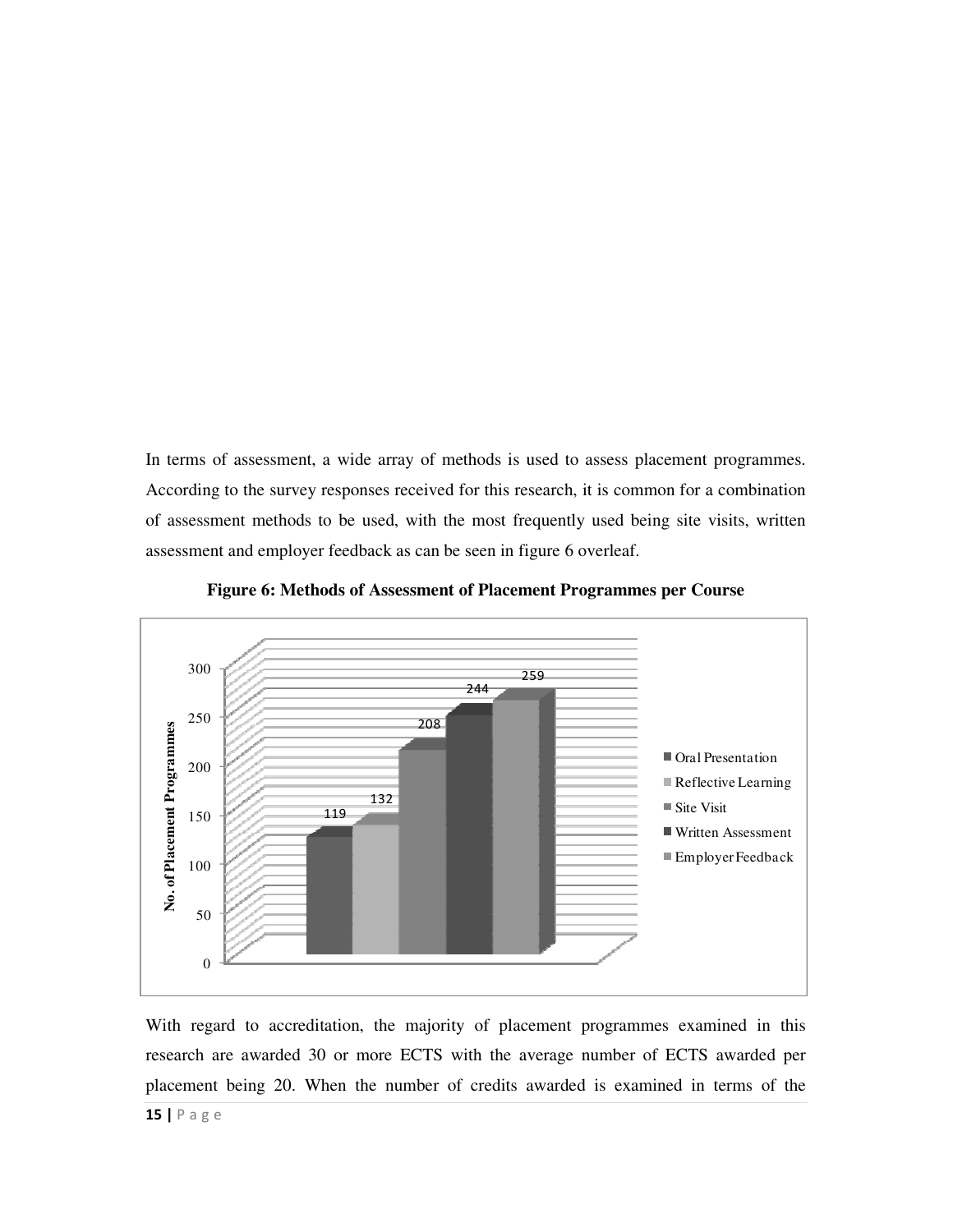duration of the placement, there is generally a correlation with longer placements earning more credits. However, as can be seen in figure 7 below, this is not always the case.



**Figure 7: Number of ECTS per Placement Duration**

Finally, as regards the issue of pay, the majority of courses responded that their placements were a mixture of both paid and unpaid. Indeed, only 36 per cent of respondents could say that all their placements were paid. Many respondents also noted that while students on their placement programmes were generally paid in previous years, it had proven a lot more difficult to secure paid placements in the current year, and in some cases, employers would only take students if they did not have to pay them. In looking at the pay issue in terms of course disciplines as is demonstrated in figure 8 overleaf, it appears that students in Science and Computing courses are the most likely to be paid on placement, while students in the Humanities, Arts and Social Studies, as well as Medicine and Health, are more likely to be unpaid.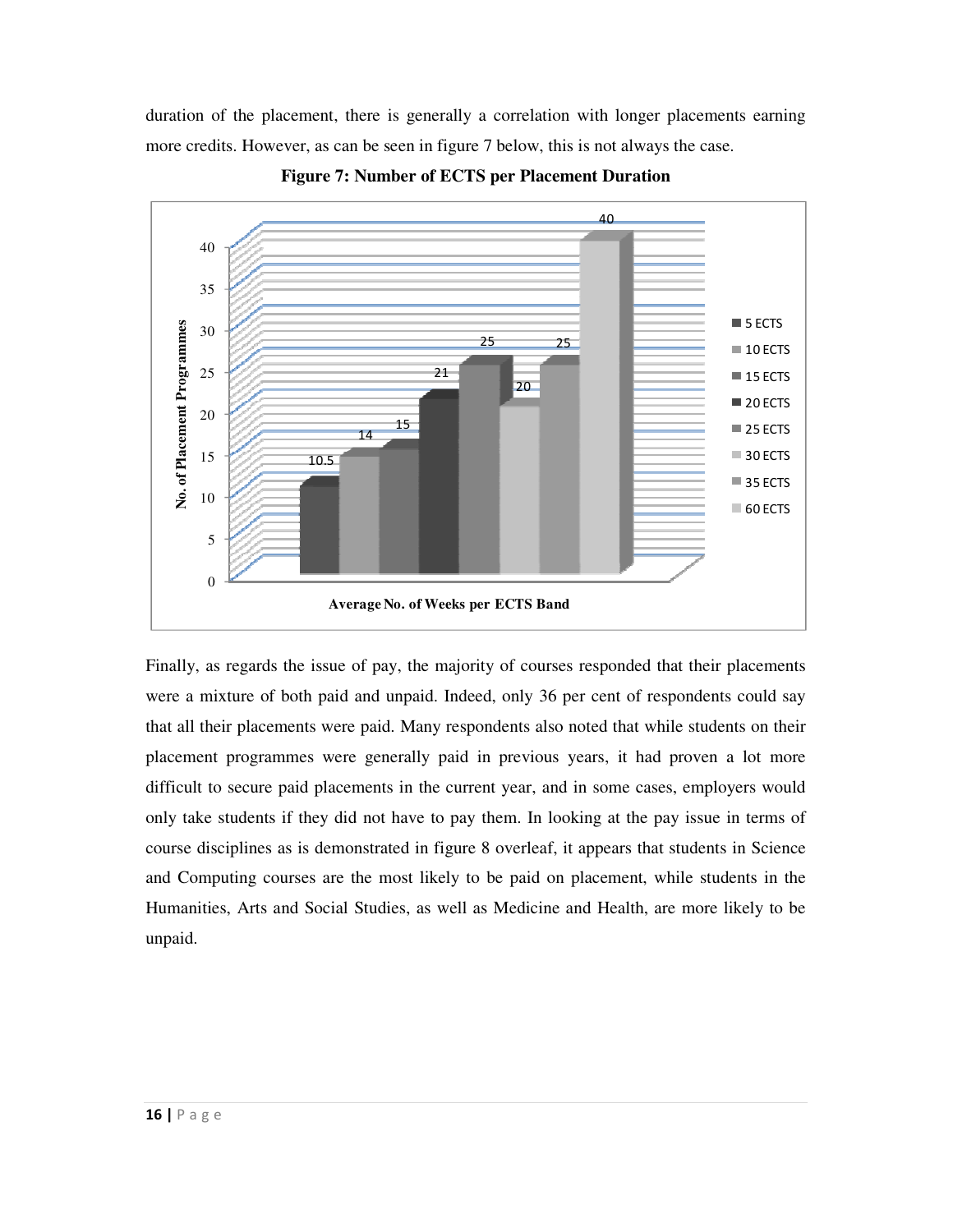

# **Figure 8: Paid Versus Unpaid Placements per Discipline**

This section of the paper presented quantitative data on the scale and nature of undergraduate work placement in Ireland, which sets the context for the next section of the paper which presents the key challenges facing the management and further development of work placement programmes in Ireland, and some suggested solutions and areas for further research.

### **Key Challenges for Work Placement in Irish HEIs**

 Work placement has become a significant part of many undergraduate programmes in Irish HEIs, as demonstrated by the data above. However, the development and management of placement has not been without issue, especially in the economic climate of the last two years or so. This section of the paper presents the results of two large-scale consultations with academics and administrative staff<sup>6</sup> engaged in student placement across the HEI sector in

1

<sup>&</sup>lt;sup>6</sup> It should be noted that administrative and staffing arrangements for placement programmes vary across the Irish HEI sector with a mix of models including full-time placement professionals with academic advisory boards, to academic staff taking full responsibility for administration of placement as part of their normal workload.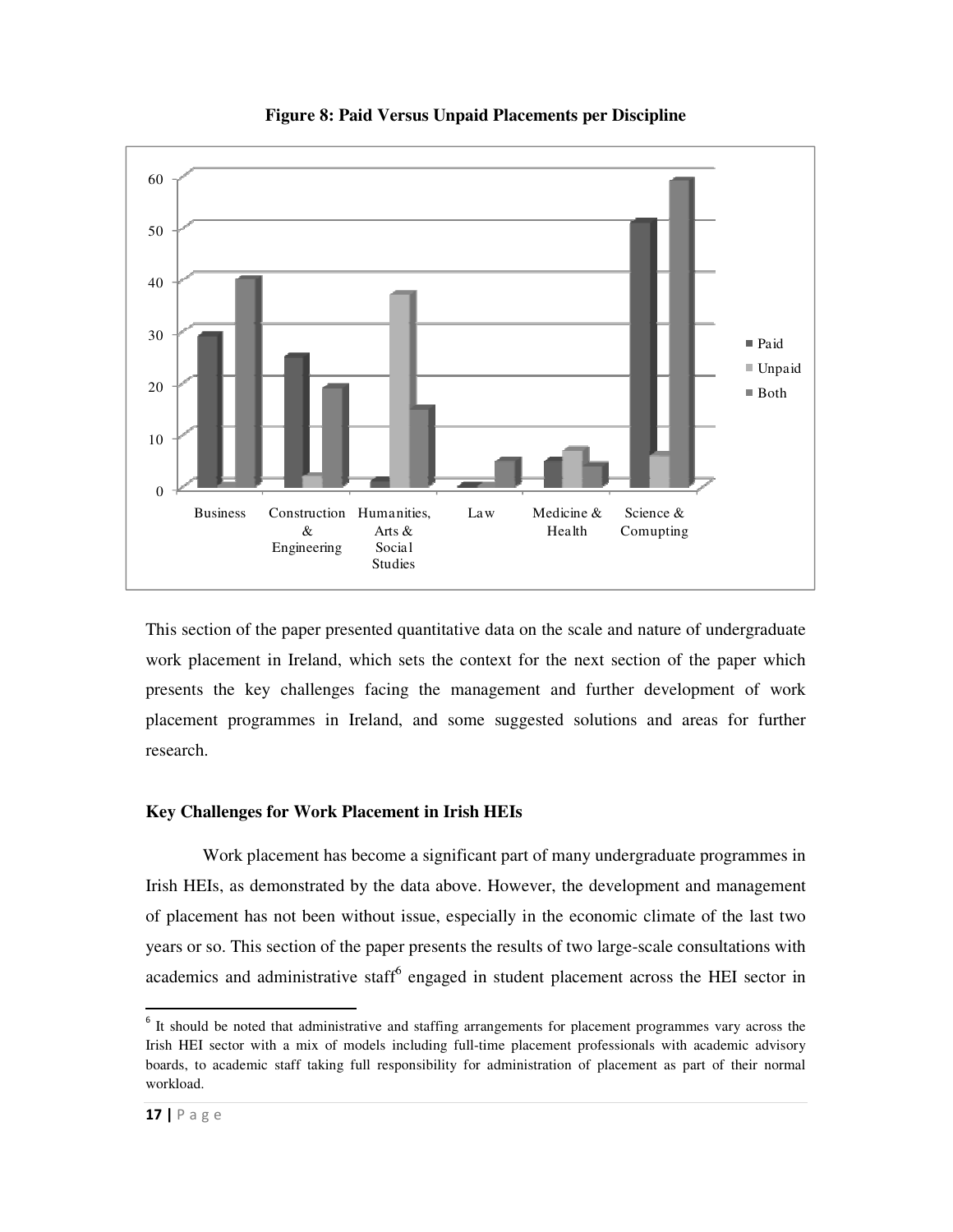Ireland (conducted as part of the Strategic Innovation Fund (SIF) project *Roadmap for Employment Academic Partnerships* (REAP)). The purpose of these sessions was to consult with practitioners in student placement and consider the issues currently facing placement coordinators in Ireland. These consultations consisted of initial plenary sessions to set context and then small group consultation and discussion on a variety of issues. The issues discussed by the small groups were identified through prior consultation with all participants which allowed participants to identify and prioritise their perceptions of the key issues relating to student placement. These sessions were recorded and the content analysed by the authors. This material forms the basis of this section of the paper. The issues seen to be of most significance included:

- The rise of unpaid placements;
- Difficulties in placing international students;
- Challenges in securing and managing international placements;
- Competition from non-HEI placement schemes; and
- Developing alternatives to placement programmes.

These issues are each discussed below along with potential solutions as suggested by the practitioners in the consultative sessions.

### *Payment and placement*

As was discussed earlier, the current economic downturn has led to an increasing number of employers offering students unpaid placements only. Many employers are either not financially stable enough to be able to pay students on placement, or have hiring embargoes in place which forbids them from taking on and paying placement students. The rise in the number of unpaid placements being offered to students over the last two years has led to some significant concerns among HEI staff working in this area. Issues identified were:

- ethical concerns with regard to the potential exploitation of students;
- the grey areas in students' employment rights when in unpaid work;
- possible lack of student motivation to complete unpaid placements;
- fairness when some students will be paid on placement while others are not;
- the financial burden unpaid placements can place on students, and potential related equity issues.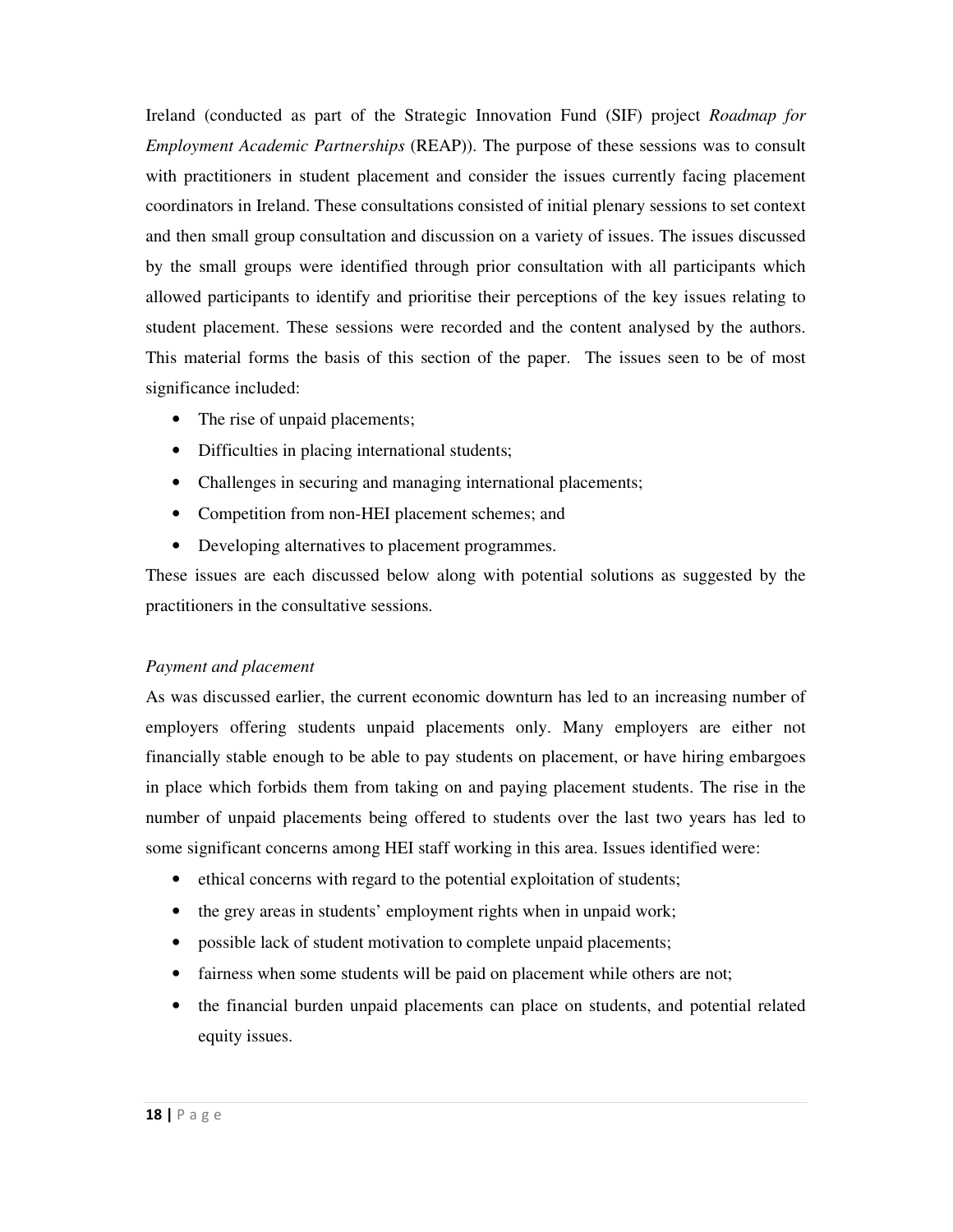However, placement professionals were not completely disheartened with the increase in unpaid placements as some of them reported positive experiences. In some cases, because the employers could not pay the students, they invested more time, mentoring, training, etc. in providing the student with a better overall experience. This leads us to the fundamental question of what do we actually want from the placement process? The general consensus from placement professionals was that the key focus should be the quality of the placement experience and not the issue of pay – pay should only be seen as a bonus. The development of employability skills, and experience of the real world working environment should be seen as much more important concerns than that of pay. However, it was agreed that from the student's perspective, the issue was perhaps not so straightforward. A number of suggestions were made as to how these concerns might be addressed. HEIs need to be more flexible in their approach to placement. In the current economic environment, there is perhaps a need for placements to only be offered during the academic year (when the majority of students do not typically engage in employment) in order to allow students the opportunity to take up paid employment for the summer months. For placements that occur out of term time, there is perhaps a need for policy and procedures to be reviewed – for instance, students in unpaid placements could work shorter days or the overall duration of unpaid placements could be reduced, thereby easing financial pressure on students. In terms of the employer, it may be useful for HEI staff to encourage employers to provide some reward for students, maybe in the form of a stipend or travel subsidies, as it must be acknowledged that the students' contribution to the host organisation is worth something. Finally, more attention needs to be paid to managing student expectations. The message must be clearly delivered that on placement, learning is more important than earning!

#### *Issues in placing international students*

 In 2004 the Department of Education and Science (2004:33) recommended that an aim of 'approximately 12-15% of international students on campus [would be] an appropriate medium-term target for (higher education) institutions.' However, it is important to note that within this category of international students, fee-paying students from outside the European Union are the most lucrative for Irish HEIs. In line with these targets set by the Department of Education and Science, HEIs in Ireland have increased their efforts to recruit non-EU students over the last number of years, and these attempts appear to be working as the number of non-EU students in Ireland has doubled over the past number of years. For the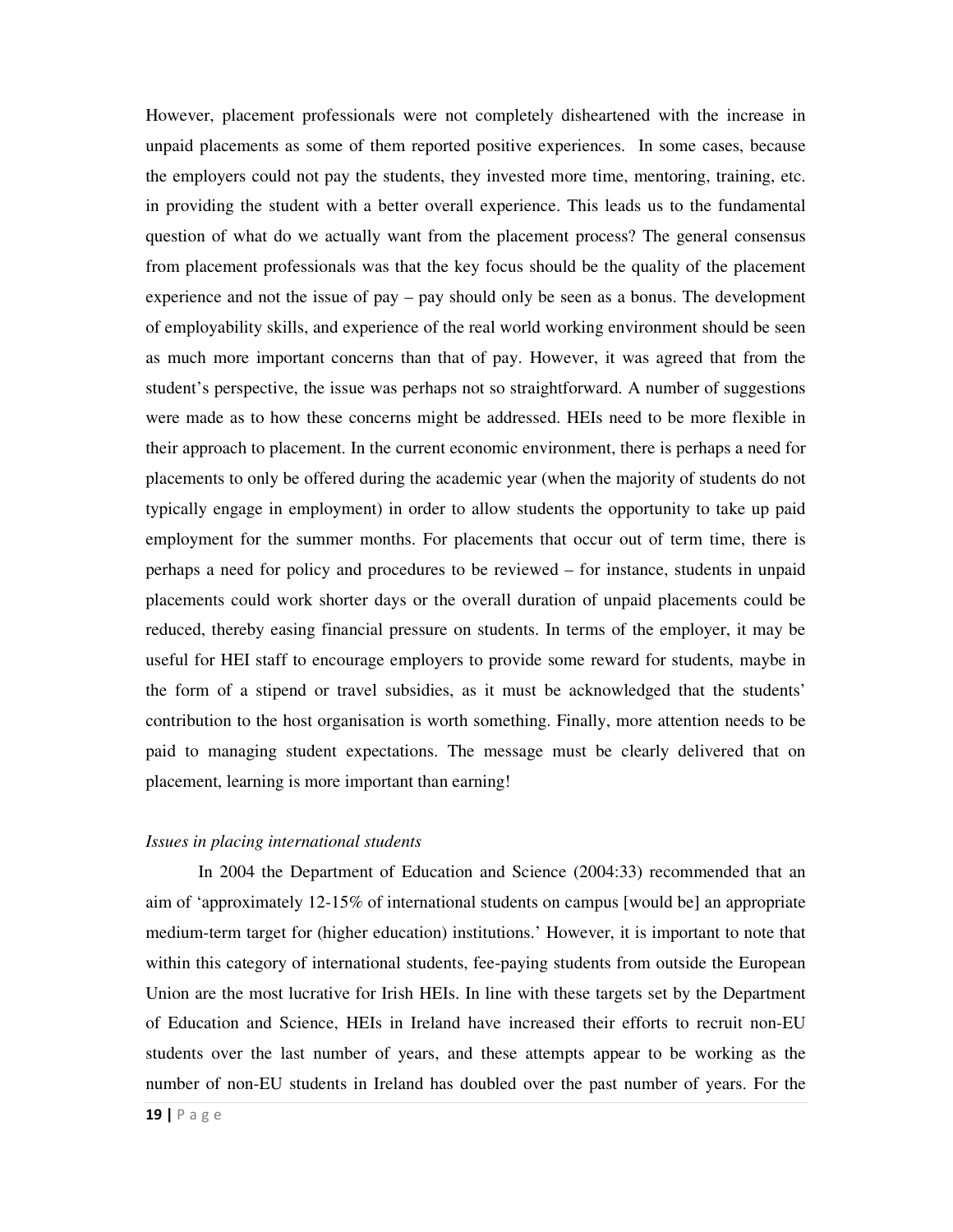2001/2002 academic year, the Department of Education (2004: 14) estimated that approximately 5,500 non-EU students were attending higher education courses in Ireland, whereas by late 2009, this figure had grown to 11,344 (Ahern 2010). With such a large number of non-EU students attending higher education in Ireland, it is to be expected that some of these students will be registered on courses with a compulsory work placement element which has proven quite challenging for work placement coordinators for a number of reasons.

There are a number of legal issues surrounding the employment of non-EU students on work placement which can cause concern for employers. For instance, in accordance with student visa guidelines, non-EU students may engage in twenty hours per week of casual employment during term-time, but can only work full-time during normal college vacation periods (Irish Naturalisation and Immigration Service). Thus, a grey area exists if a student is required to undertake a full-time work placement during the academic year. Staff from one institution overcame this obstacle by submitting details of courses within their institution where work placement is an integral part of the course to the Department of Education and Science on an annual basis. In this case, students were then given permission to partake in full-time placements during term time. However, this still does not fully rectify the problem as there is a refusal on the part of the Department of Education and Science to issue written approval for such cases. Therefore, although HEIs can give employers assurances that the work placement is legal, some employers may still feel that there is a risk involved in employing non-EU students on work placement and are consequently unwilling to do so. Issues also arise regarding the vetting procedures non-EU students have to complete in order to participate in work placements in some disciplines (social care, childcare, etc.). As there are some concerns that it can be more difficult to fully verify police clearance for non-EU students than it is for Irish and EU students, employers may be apprehensive about hiring such students in these highly sensitive fields.

In their search for work placements, non-EU students may also be hindered by cultural and language barriers as employers may feel that such students require a greater amount of 'hand-holding' than perhaps native students do, and in the present economic environment, companies may not be in a position to provide these extra resources. If non-EU students do succeed in securing a work placement, issues surrounding their language and cultural adaptation capabilities can also impede their integration into the workplace. Finally, the contradictory nature of Irish government policy on international students can also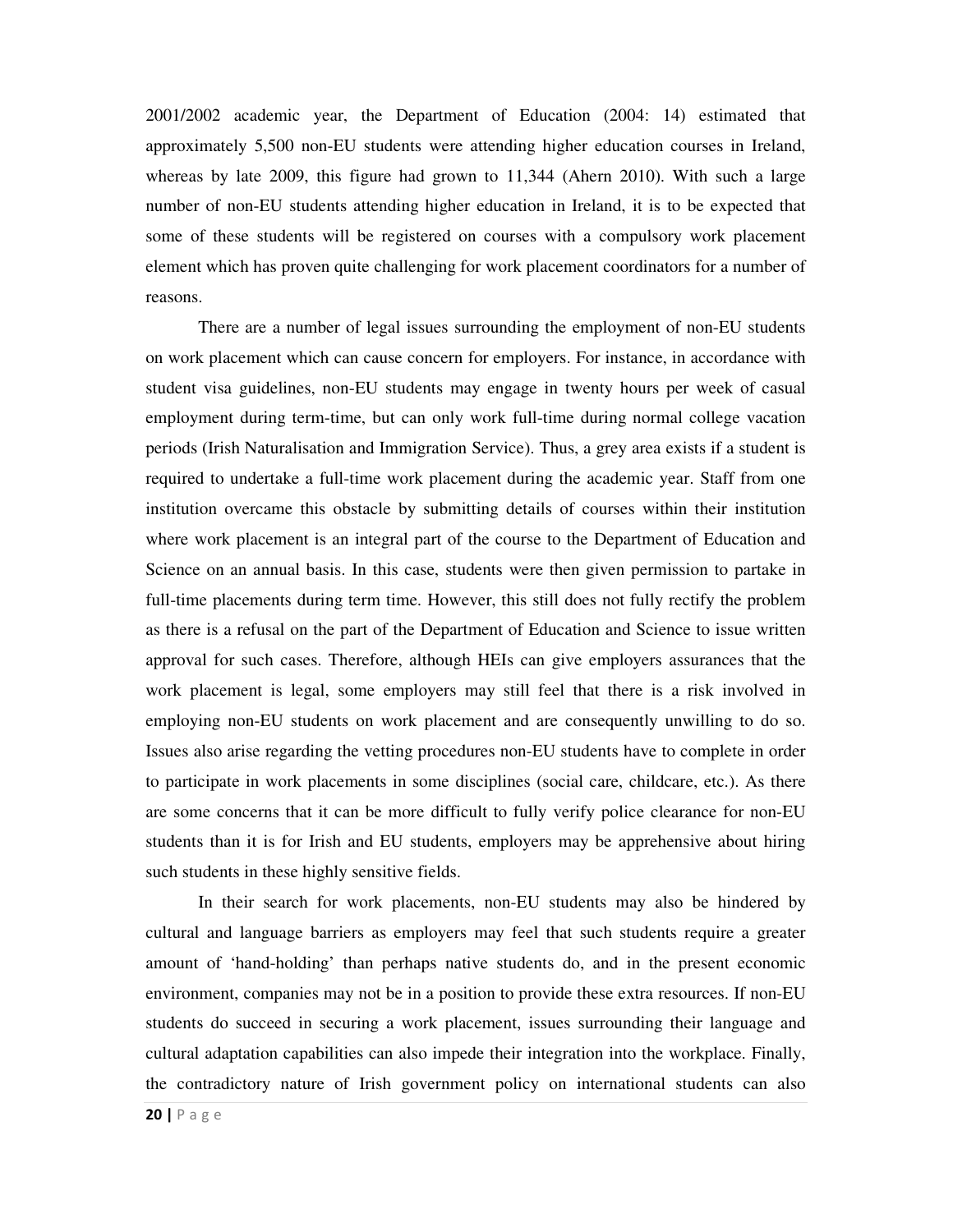encumber non-EU students' ability to acquire work placement. As was mentioned previously, the government wants to greatly improve Ireland's share of the international student market and benefit from the fees that non-EU students will contribute to Irish HEIs. However, their policy for these students upon graduation is rather restrictive: 'under the third level graduate scheme [non-EU graduates] will be granted one non-renewable extension to their current student permission (Stamp 2) for a six-month period starting on the date upon which the person receives their exam results. The purpose of the permission to remain under this Scheme is to seek employment and gain a Green Card or Work Permit' (Department of Enterprise, Trade and Innovation). Current government policy further dictates that normally work permits will only be issued for those with occupations attracting a salary of €30,000 or more. At first glance, these policies may appear to be entirely unrelated to work placement programmes. However, when one considers that a substantial number of employers who engage in work placement partnerships with HEIs do so as a means of an informal recruitment process whereby the students they take on work placement may potentially be offered full-time employment upon graduation, one can begin to see how such a policy may discriminate against non-EU students. Such discrimination can occur because employers may feel that they are wasting their time investing in a non-EU student on work placement as if they want to continue working with the student after his/her graduation, they will have to pay a salary of  $\epsilon$ 30,000 or more which may be considerably higher than the starting salary they would offer to an Irish graduate. This outlook may then discourage them from even interviewing non-EU students for placement vacancies.

In order to try and alleviate some of these issues, a number of recommendations were suggested by the placement professionals. Firstly, an urgent need was identified for HEIs to come together and form a lobbying group to put pressure on the government to proactively examine this area and create some form of standardised policy which would clearly demarcate legal and illegal practise, and consequently alleviate the risk for employers in taking non-EU students on work placement. It was also suggested that employers' expectations of the placement process could be managed more effectively in order to clearly convey to them that the key aim of placement is for the student to acquire training and experience, and that they would not necessarily have the skills to be a fully independent employee. In this case, it was thought that a brief work placement best practise document which would capture the challenges and benefits of work placement (including work placement for non-EU students) could be distributed among the HEIs, employer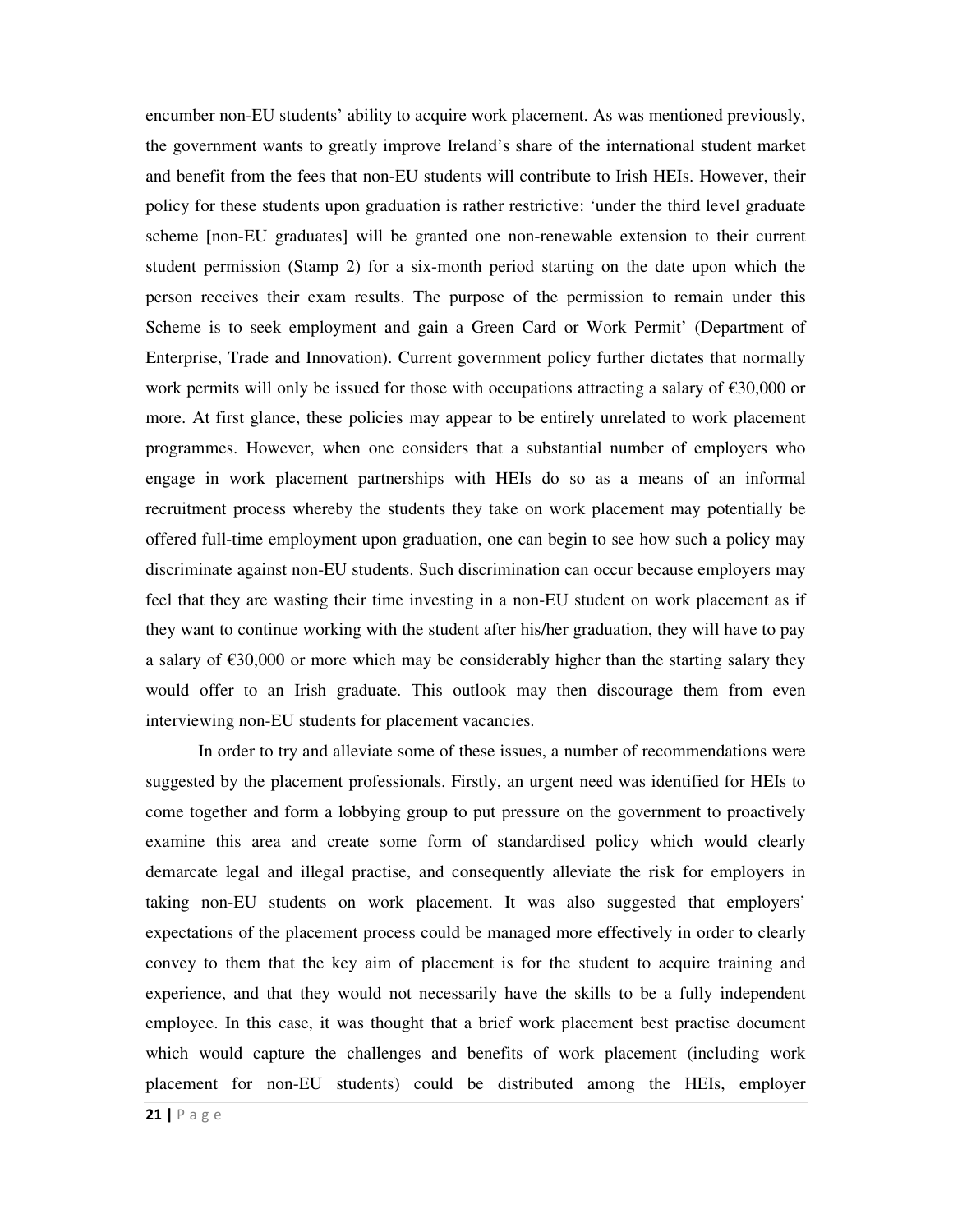organisations, government departments and employers in order to clearly explain the concept of work placement to key stakeholders and policymakers.

#### *International placements*

In the current economic environment, it has proven more difficult than in previous years for placement coordinators to find enough placements for all students. Some companies who may have been HEI partners for years are just not in a position to take students now. One way of addressing this declining number of placements within Ireland is to increase the number of international placements available to students in Irish HEIs. While this does seem likea possible answer to the lesser amount of Irish placements, trying to secure quality overseas placements and then manage them can be quite a daunting process for placement coordinators. Issues that arose in discussion with HEI staff engaged in placement were:

- Sourcing quality overseas placements for students;
- Capacity to adequately vet them in order to ensure that students will be safe and well treated; Motivating students to take up international placements as students can be put off because of language barriers, anxiety about leaving home, the financial costs, etc;
- Supervision and support of students overseas can be complicated as HEIs have to deal with funding constraints which may not allow for international site visits;
- Potential student loneliness and isolation.

The combination of these concerns may be quite off-putting for placement coordinators, but it is important to emphasise that staff involved in placement believed that international placements could add a significant amount of value to students and should therefore be encouraged as much as possible. A number of suggestions were put forward in order to overcome the obstacles to international placements.

22 | P a g e In order to try and source safe and quality international placements, it is vital for all existing networks to be exploited. Overseas partner colleges, alumni and the contacts of lecturers and researchers in Irish HEIs can all prove to be valuable points of contact in both the search for placements and as a means of providing support structures for students abroad. Public agencies such as Enterprise Ireland (which has thirty-one international offices) and Irish consulates could also be utilised. In order to have students willing to take up such placements, it is important that overseas placements are effectively marketed to students as a means of investing in their future. In addition, students should be encouraged to undertake language training from as early as possible in their undergraduate careers. It is also important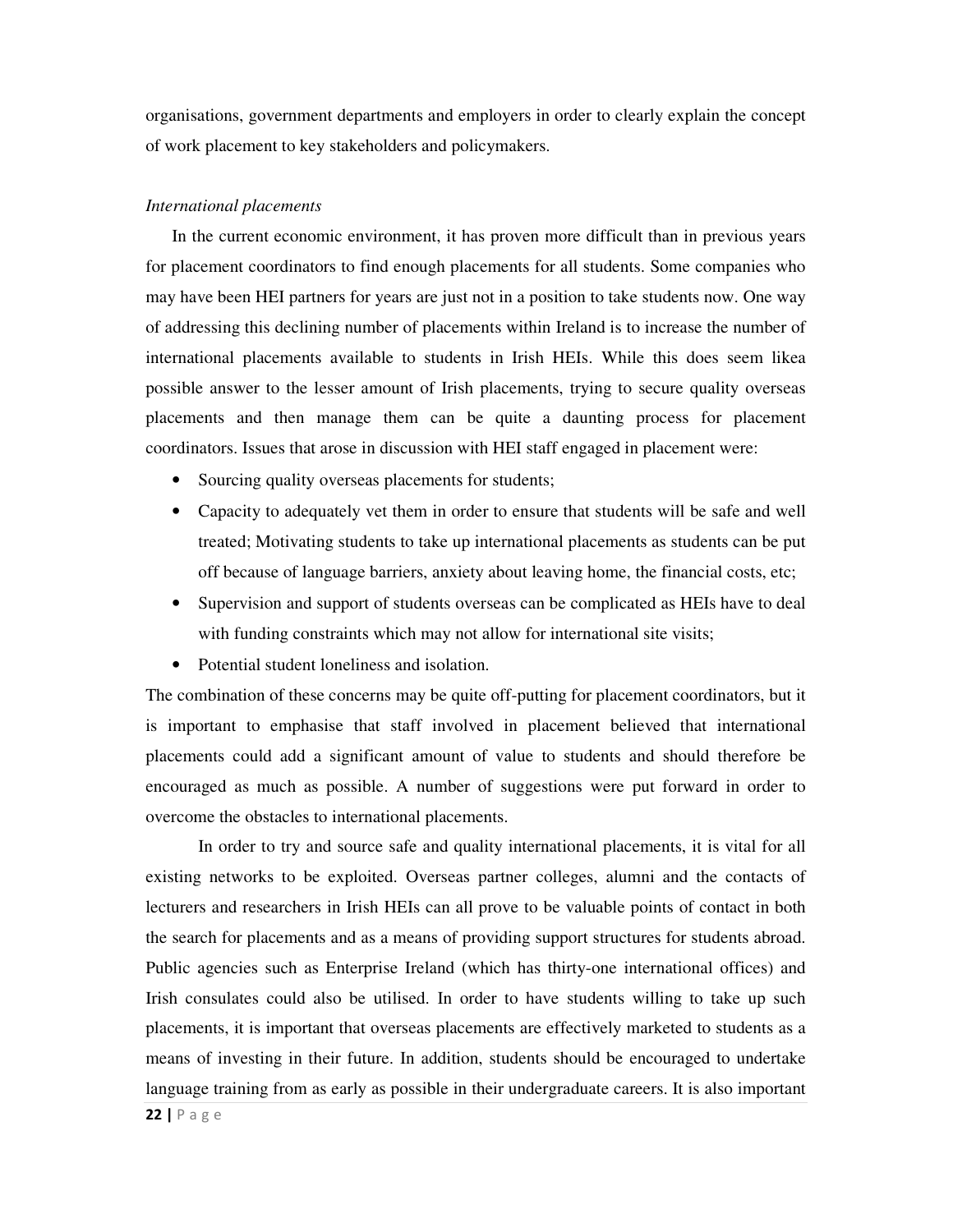to ensure that overseas placements have a senior management buy-in at the HEI level and that both the HEI and the host employer are firmly committed to the scheme. In the absence of adequate funding for the sourcing of such placements, there is a need for placement coordinators to become more aware about the funding schemes in operation. For instance, the EU's Erasmus Preparatory Visits scheme offers grants for visits by HEI personnel to enterprises or organisations in other EU states in order to establish Erasmus student placements. It was also suggested that a contingency plan be put in place for students who fail international placements before the situation arises. There should be a clearly defined process which the student should be made aware of before leaving Ireland on placement. Finally, it was recommended that HEIs around Ireland should collaborate more in the provision of international placements. For example, students from HEIs all around Ireland who are taking up placements in the same geographical location overseas could be put in contact with each other. Also, if a representative from one HEI is travelling abroad to visit a student on placement, he/she could perhaps visit students from other Irish HEIs in the same location in order to avoid the duplicate spending of precious resources.

#### *Competition from non-HEI placement schemes*

A further and more recent challenge for placement coordinators is the establishment of placement schemes outside of Ireland's HEIs. The two main schemes that HEIs are challenged with are the IBEC Gradlink and FÁS Work Placement Programme. The IBEC programme offers up to nine month placements (both paid and unpaid) for all graduates giving them 'an important opportunity to kick-start your career by giving you real life work experience and improve your employment potential while trying to build your CV (IBEC).' The FÁS programme offers two schemes for both unemployed graduates and the general unemployed as a means of gaining practical experience in the workplace, as well as learning how to use new and existing skills. In the case of both the IBEC and FÁS schemes, where an applicant has been in receipt of social welfare payments for three months, they can retain these payments for the duration of the placement. The challenge this poses for HEI placement programmes is that undergraduates now appear to be somewhat in competition with more qualified and experienced graduates. From the point of view of an employer, it may be more valuable to engage in the IBEC and FÁS schemes and hire a fully qualified graduate, in comparison to taking on a relatively inexperienced third year undergraduate from a HEI. Although these schemes are relatively new to the market, placement coordinators have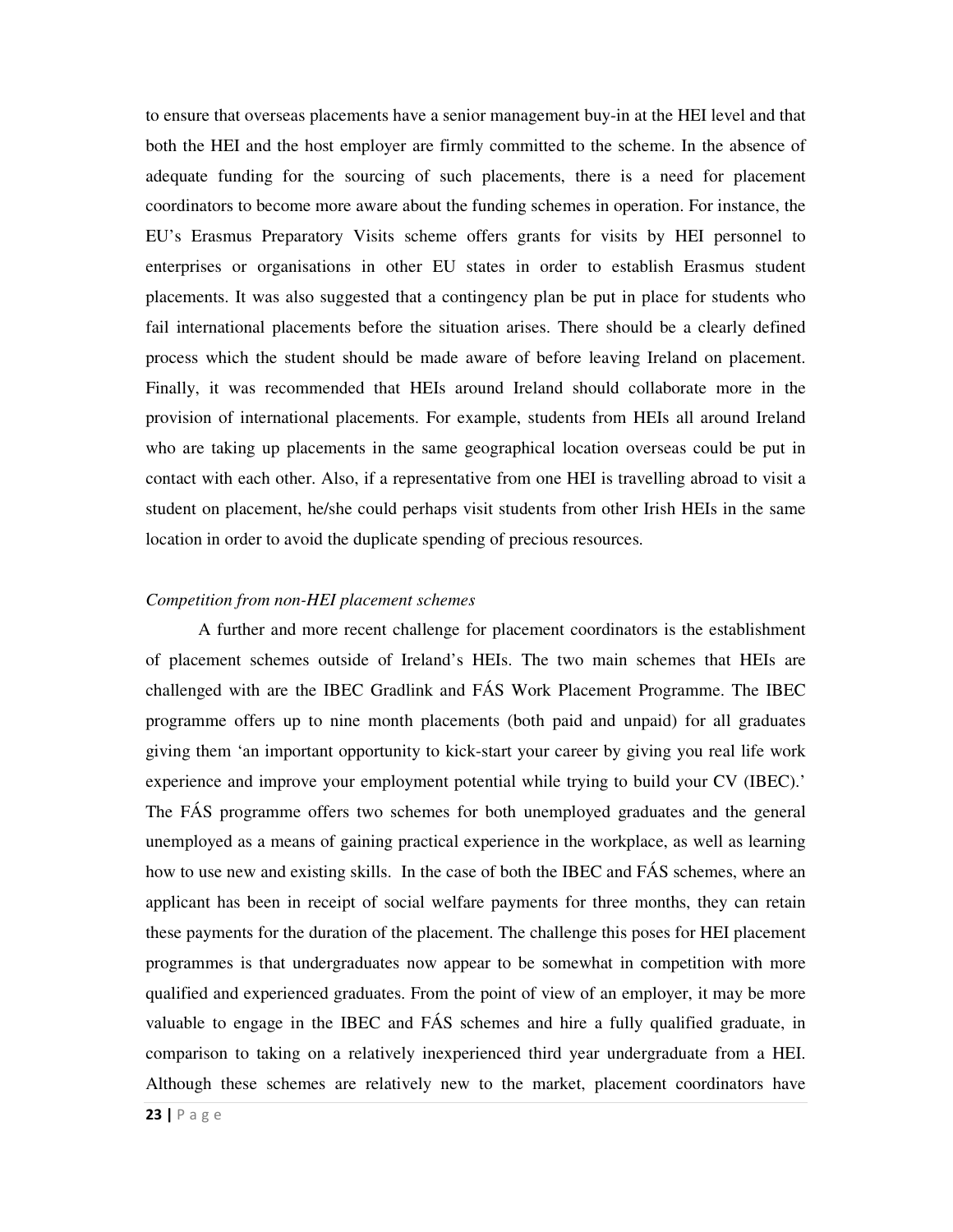reported that there is already evidence emerging of these schemes acting as competition for undergraduate programmes.

 There is therefore an urgent need for Irish HEIs to provide some form of a coordinated response to these schemes. The attendees at the REAP seminar highlighted the point that it is important for HEIs to embrace these schemes as it is HEI graduates who are benefitting from them and HEIs must support their graduates, as well as their undergraduates. Instead of viewing these schemes in a competitive light, it may perhaps be more useful to view them as an opportunity for collaboration. Indeed, it was suggested at the REAP seminar that a partnering deal could be agreed whereby undergraduate students could shadow graduates on these placement schemes in a coat-tail arrangement which could benefit all key stakeholders. The students and graduates benefit from obtaining practical experience; the HEI benefits from placing its undergraduate students while also supporting its graduates; and the employer benefits from having two relatively well-educated interns in its organisation.

#### *Alternatives to placement*

Finally, placement coordinators are also challenged by the need to provide alternatives to placement in cases where a placement cannot be found for a student or where a placement is just not suitable for a particular student for health or personal reasons. The types of alternatives that have been used by Irish HEIs in the past include:

 a research project; alternative modules; community work; and business simulation exercises.

However, with all of these alternatives, while they do contribute to students' personal development, it is almost impossible to fully replicate a real-world work placement experience. Among the placement coordinators, there was a general consensus that these alternatives will not be as beneficial to students in the long-term as work placement will always be a unique selling point of a student's CV. There was therefore a feeling that nonplacement students do miss out on valuable experience. As regards these alternatives, there is also the complex issue of matching learning outcomes for placement and non-placement students on the same course as the experiences they encounter will be very different. In such cases, the HEI can only do so much in trying to replicate the placement experience and even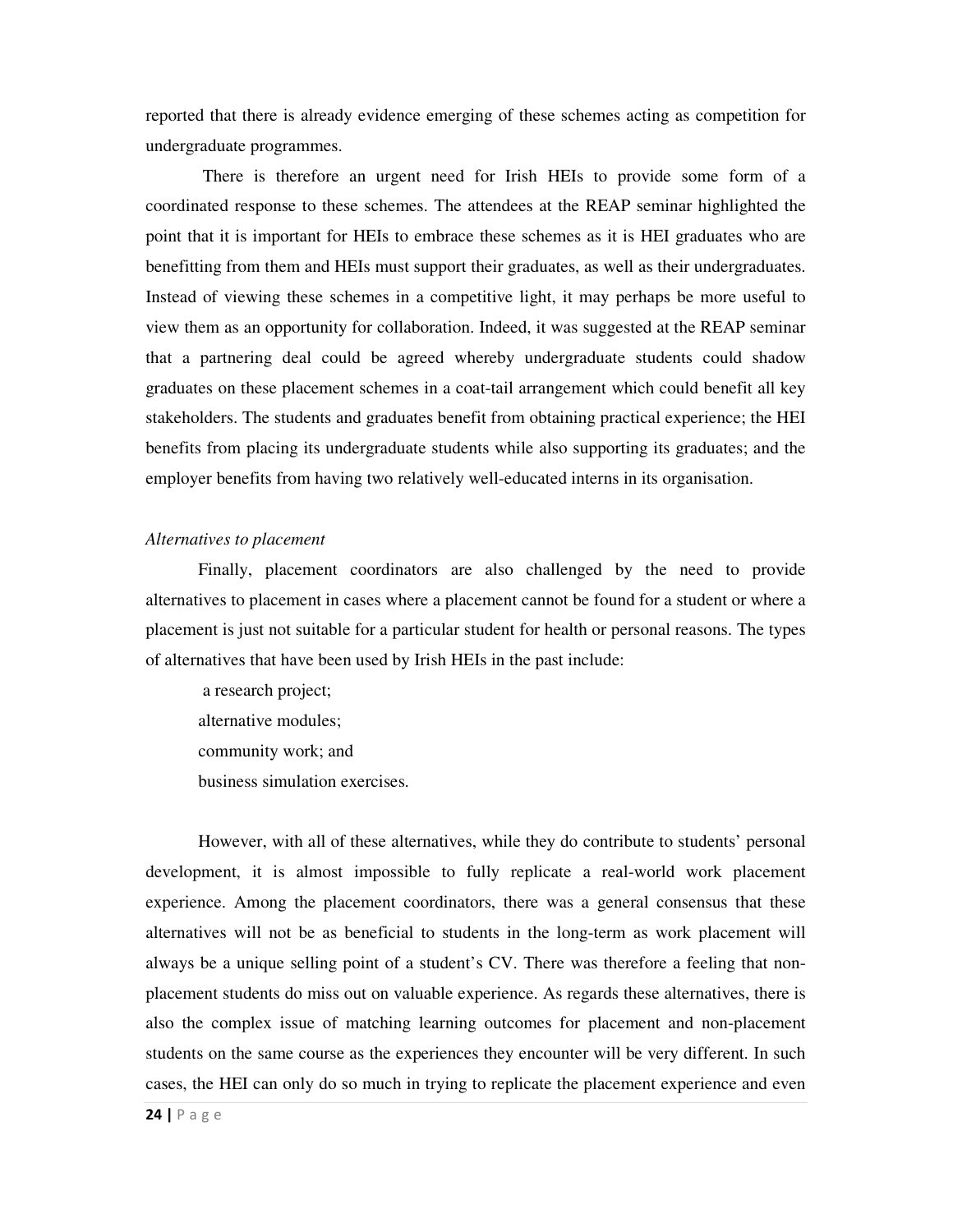the best efforts are likely to fall short. It is therefore essential for placement staff to endeavour to give every student some form of practical experience – even if this means having to be more flexible in the design of placement programmes (shorter placements, parttime placements, etc.). A greater emphasis on community/voluntary sector-based placements may supply some of the solution here (Subotzky 1999). It is also important for HEIs to recognise the need to prepare contingency plans for unplaced students, but to not necessarily advertise these alternatives to students as unfortunately, some students may perceive them as the easy option.

### **Conclusion**

 Despite the significant evidence of the benefits of placement from the literature, and from consultation with practitioners, there are areas which require practical and conceptual attention in Irish HEIs. Firstly, there is an absence of commonly accepted understandings as to the nature and extent of placement. There appears to be a lack of agreement on the purpose of placement, whether that is to obtain industry experience, to experience workplace socialisation, to practice specific skills, to learn new skills, etc. This tension must be resolved so that the student's learning is always the key focus of placement. The type of learning required for the student should then help dictate the details as regards the extent of placement – duration, types of duties, etc. There is also a need for some form of standardisation of norms as regards placement: for instance, there could be a commonly agreed practice in Irish HEIs for identifying the number of credits awarded per placement duration; a common set of guidelines could be produced for employers engaged in the placement process, etc. These issues and the variety in expectations among HEIs as regards placement can be partly explained by the absence of a national placement organisation which is quite striking in comparison to other countries. This absence of coherence is quite problematic since many of the recommendations suggested by those engaged in placement would require common acceptance to be effective. However, it is clear that the difficult economic environment that pertains at present colours the views and there is perforce increased competition for placements in general, and among HEIs, and now between HEIs and non HEI organisations seeking placements, thereby creating an environment where competition and not collaboration may remain the stance of many. Nonetheless, given the general acceptance of placements and the increasing emphasis on placement by policy makers, it would seem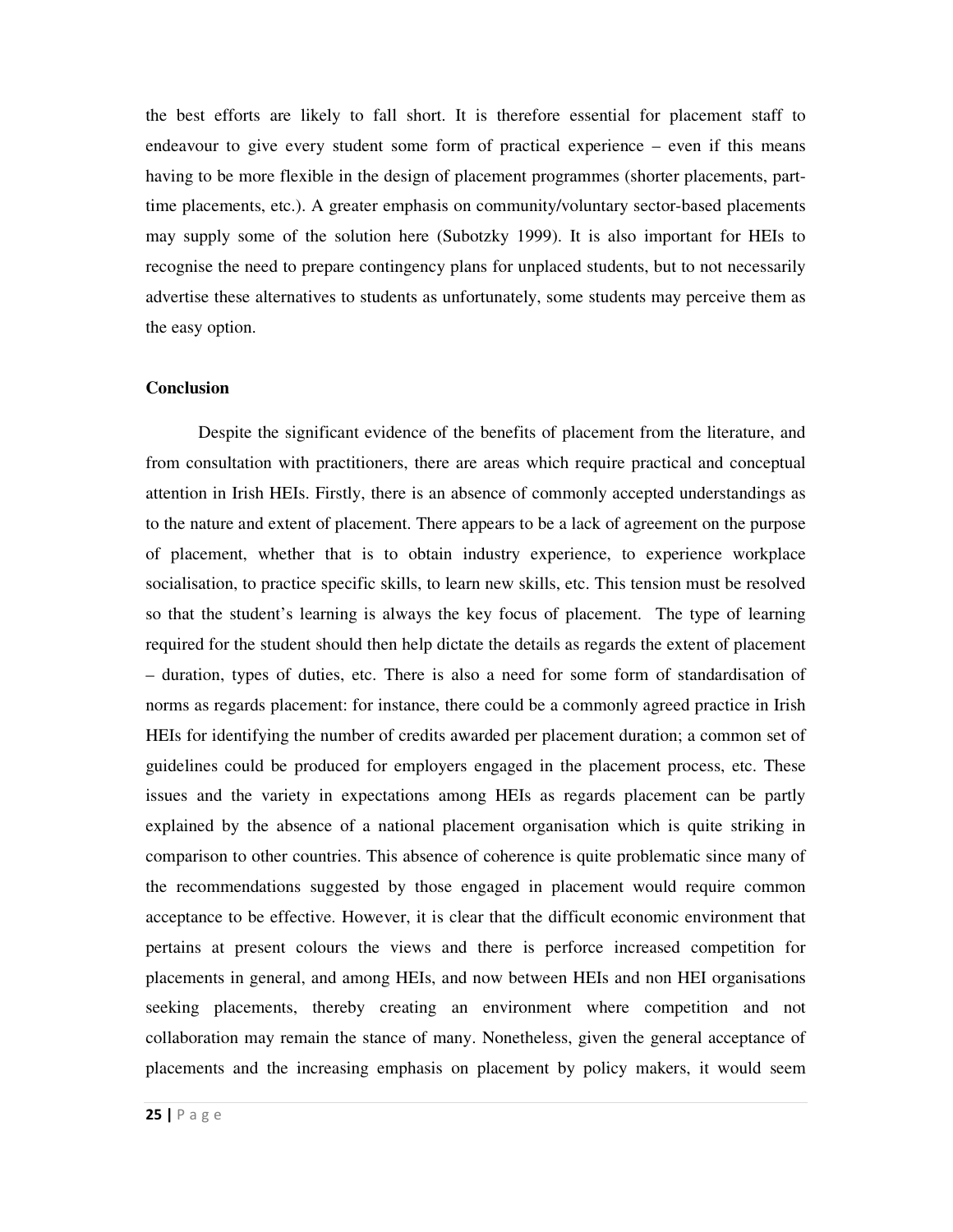sensible that those engaged in placement seek to determine a common position on various matters and through this coming together facilitate the addressing of pragmatic issues such as norms and standards, but also critical problems such as student support and the avoidance of student isolation on international placement.

This paper therefore recommends that:

- Placement professionals should engage in increased collaboration on a national basis in order to improve policy development and coordination in this field;
- Irish HEIs should maintain their focus on student employability and where possible, try to provide students with substantive real-world work experience – Irish HEIs may have to become more flexible in their approach in order to achieve this goal;
- Industry in Ireland should be encouraged to increase the number of placements and the quality of those placements provided to students through further extending schemes such as IBEC Gradlink and FÁS Work Placement Programme to undergraduates;
- Further research should be conducted in this field in order to capture the experiences of students and employers engaged in this process. With regard to students, possible future research could focus on a time-series analysis of placement students as they progress beyond graduation into the early stages of their careers in order to assess the impact, if any, their placement experience had on their employability. In relation to employers, a national survey of their experiences may provide HEIs with industry focused guidance on the future direction of placement programmes.
- A crucial area for further research is the nature and pedagogical implications of alternatives to work placement.

26 | P a g e In line with international practice, work placement programmes have experienced a period of growth in Irish HEIs as third level institutions attempt to make their graduates as employable as possible. While the expansion of these schemes can create many benefits for all key stakeholders, the development and management of them is not without difficulty. Indeed, the current economic climate appears to be only adding obstacles to these programmes. This is of concern since history shows that investment during a downturn leads to success when pressures ease, and investment in employability is an investment in the future (CBI 2009:6). As Richard Lambert, Director General of the Confederation of British Industry, argued, 'investing in ensuring our graduates are fit to take on the challenges they will face and make the most of the opportunities open to them will contribute towards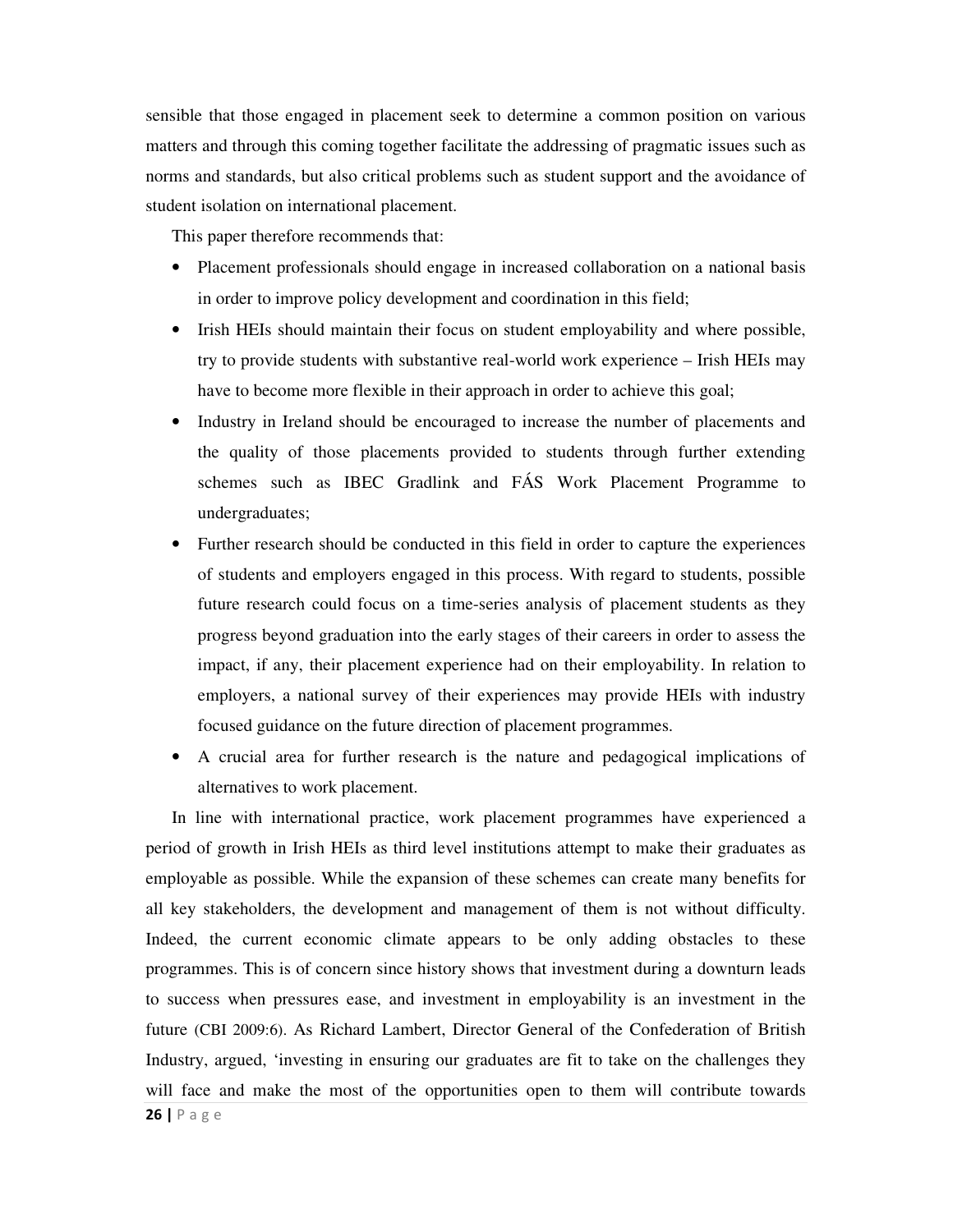enabling the UK to be well-placed in the future' (CBI 2009:2). The Irish case is not at all dissimilar. Irish students, employers and HEIs have a lot to benefit from placement experiences, benefits that can only enrich the Irish economy.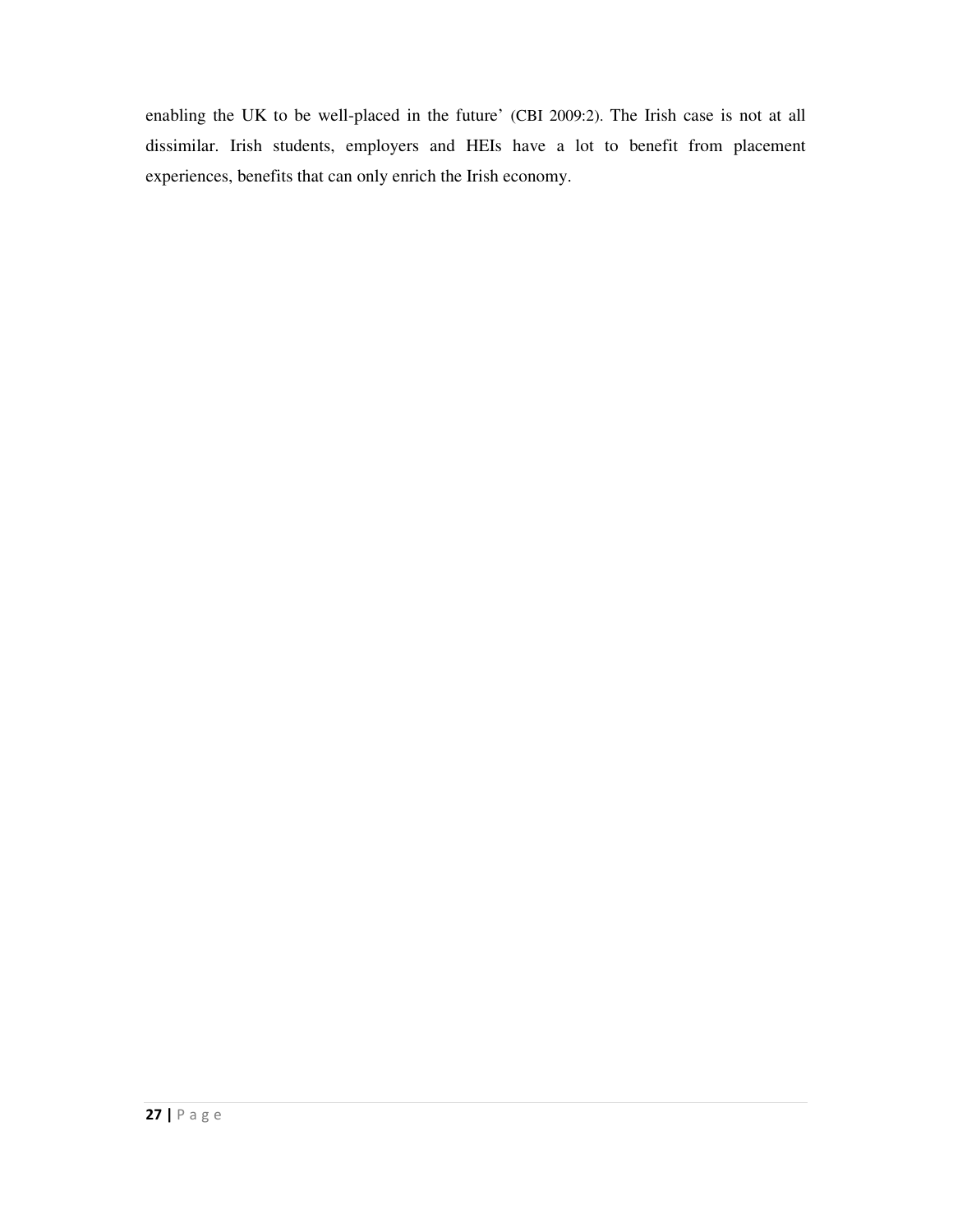## **Bibliography**

- Ahern, Dermot (2010), Written answer from the Department of Justice, Equality and Law Reform on the subject of international students, 28 January 2010. Accessed 11 June at: http://www.kildarestreet.com/wrans/?id=2010-01-28.990.0
- Albrecht, W.S. and Sack, R.J. (2000), 'Accounting education: Charting the course of a perilous future', *Accounting Education,* Series 16, American Accounting Association: Sarasota.
- ASET, *Benefits of Placements*, Accessed 9 June 2010 at: http://www.asetonline.org/benefits.htm
- Beard, Deborah F. (2007), 'Assessment of internship experiences and accounting core competencies', *Accounting Education*, 16 (2), pp.207 – 220.
- Bennett, Roger et al (2008), 'Reassessing the value of work-experience placements in the context of widening participation in higher education', *Journal of Vocational Education & Training*, 60 (2), pp.105- 122.
- Blackwell, Alison et al (2001), 'Transforming work experience in higher education', *British Educational Research Journal*, 27 (3), pp.269 – 285.
- Bologna Process Website, *Employability*, Accessed 8 June 2010 at: http://www.ond.vlaanderen.be/hogeronderwijs/bologna/actionlines/employability.htm
- Canadian Association for Cooperative Education, *Welcome to CAFCE*, Accessed 8 June 2010 at: http://www.cafce.ca/en/home
- Confederation of British Industry, 'Future fit: Preparing graduates for the world of work', March 2009.
- Crebert, Gay et al (2004), 'Developing generic skills at university, during work placement and in employment: Graduates' perceptions', *Higher Education Research & Development*, 23 (2), pp.147- 165.
- Department of Education and Science (2004), 'Internationalisation of Irish education Services', Report of an interdepartmental working group, November 2004.
- Department of Enterprise, Trade and Innovation (2010), Employment permit arrangements: Guide to Work Permits, May 2010.
- Department of Enterprise, Trade and Innovation, 'Employment permit arrangements: Third level graduate scheme', Accessed 11 June 1010 at: http://www.deti.ie/labour/workpermits/graduatescheme.htm
- Duignan, John (2003), 'Placement and adding value to the academic performance of undergraduates: Reconfiguring the architecture - an empirical investigation', *Journal of Vocational Education and Training*, 55 (3), pp.335-350.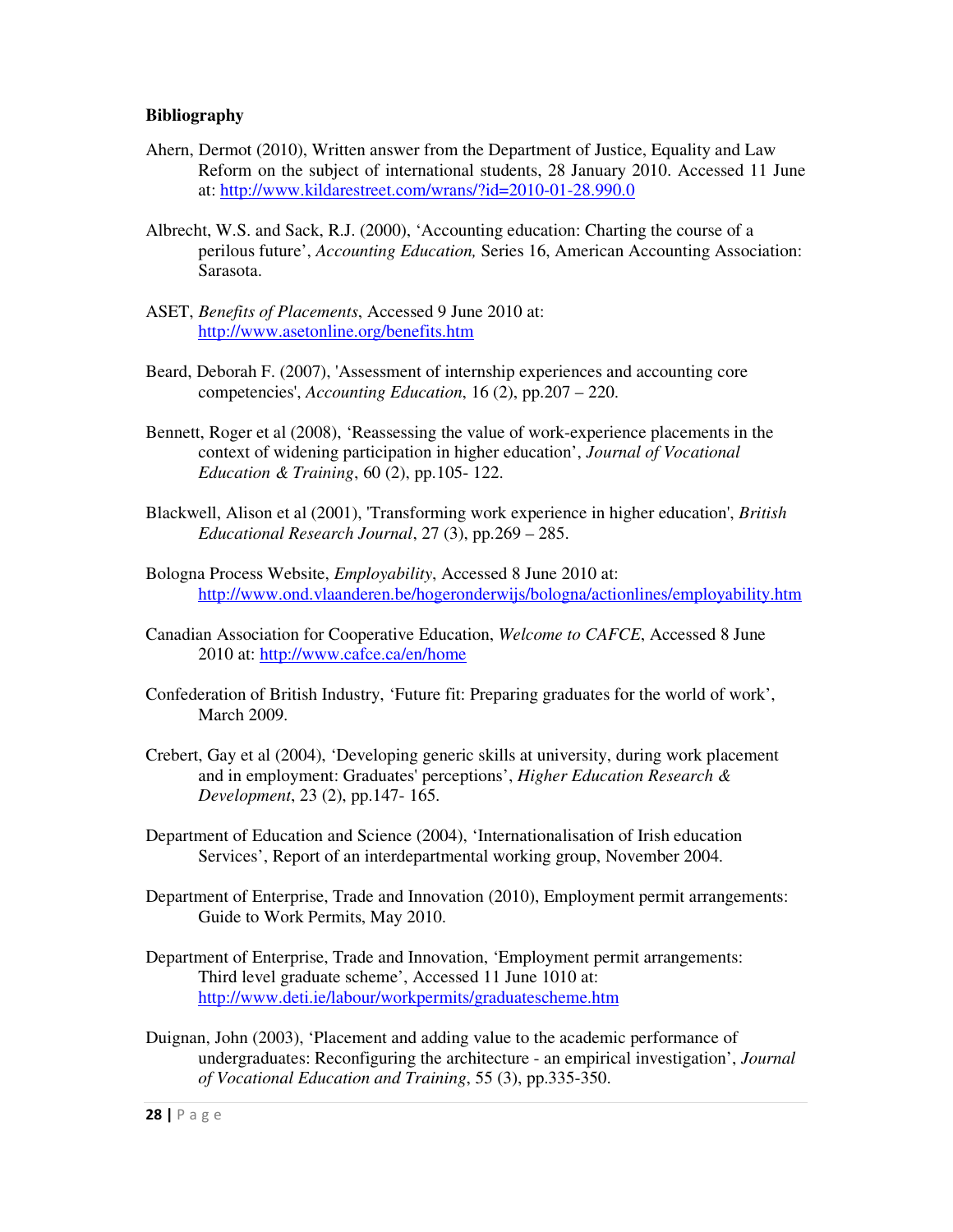- FÁS, 'Work placement programmes', Accessed 13 June 2010 at: http://www.fas.ie/en/Job+Seeker/WPP/default.htm
- Ferkins, Lesley (2002), 'Sporting best practice: An industry view of work placements', *Asia- Pacific Journal of Cooperative Education*, 3(2), pp.29-34.
- Gault, Jack, Redington, John and Schlager, Tammy (2000), 'Undergraduate business internships and career success: Are they related?', *Journal of Marketing Education,*  22, pp.45-53.
- Gibson, Philip and Busby, Graham (2009), 'Experiencing work: Supporting the undergraduate hospitality, tourism and cruise management student on an overseas work placement', *Journal of Vocational Education & Training*, 61 (4), pp. 467-480.
- Gomez, Stephen, Lush, David and Clements, Margaret (2004), 'Work placements enhance the academic performance of bioscience undergraduates', *Journal of Vocational Education & Training*, 56 (3), pp.373 – 385.
- Hall, Matthew, Higson, Helen and Nicola Bullivant (2009), 'The role of the undergraduate work placement in developing employment competences: Results from a five year study of employers', Aston Business School, Birmingham.
- Irish Business and Employers Confederation (IBEC), 'IBEC Gradlink: Work experience for Graduates', Accessed 11 June 2010 at : http://www.ibec.ie/Sectors/GIP/GradLink.nsf/vPages/Home?OpenDocument
- Irish Naturalisation and Immigration Service, 'Student visa guidelines', Accessed 11 June 2010 at: http://www.inis.gov.ie/en/INIS/Pages/WP07000018
- Little, Brenda (2007), 'Squaring the Circle?', ASET Conference Proceedings 2007.
- Lucas, Ursula and Tan, Phaik Leng (2007), 'Developing a reflective capacity within undergraduate education: the role of work-based placement learning', Report of a research project funded by the Higher Education Academy and the Charitable Trusts of the Institute of Chartered Accountants in England and Wales 2005–07, October 2007.
- Mandilaras, Alexandros (2004), 'Industrial placement and degree performance: Evidence from a British Higher Institution', *International Review of Economics Education*, 3 (1), pp. 39-51.
- McGinn, John (1999), 'Cooperative Education: the University of Limerick Perspective', *International Journal of Engineering Education*, 15 (2), pp.94-98.
- Mendez, Richard (2008), 'The correlation between industrial placements and final degree results: A study of engineering placement students', University of Leicester, ` September 2008.